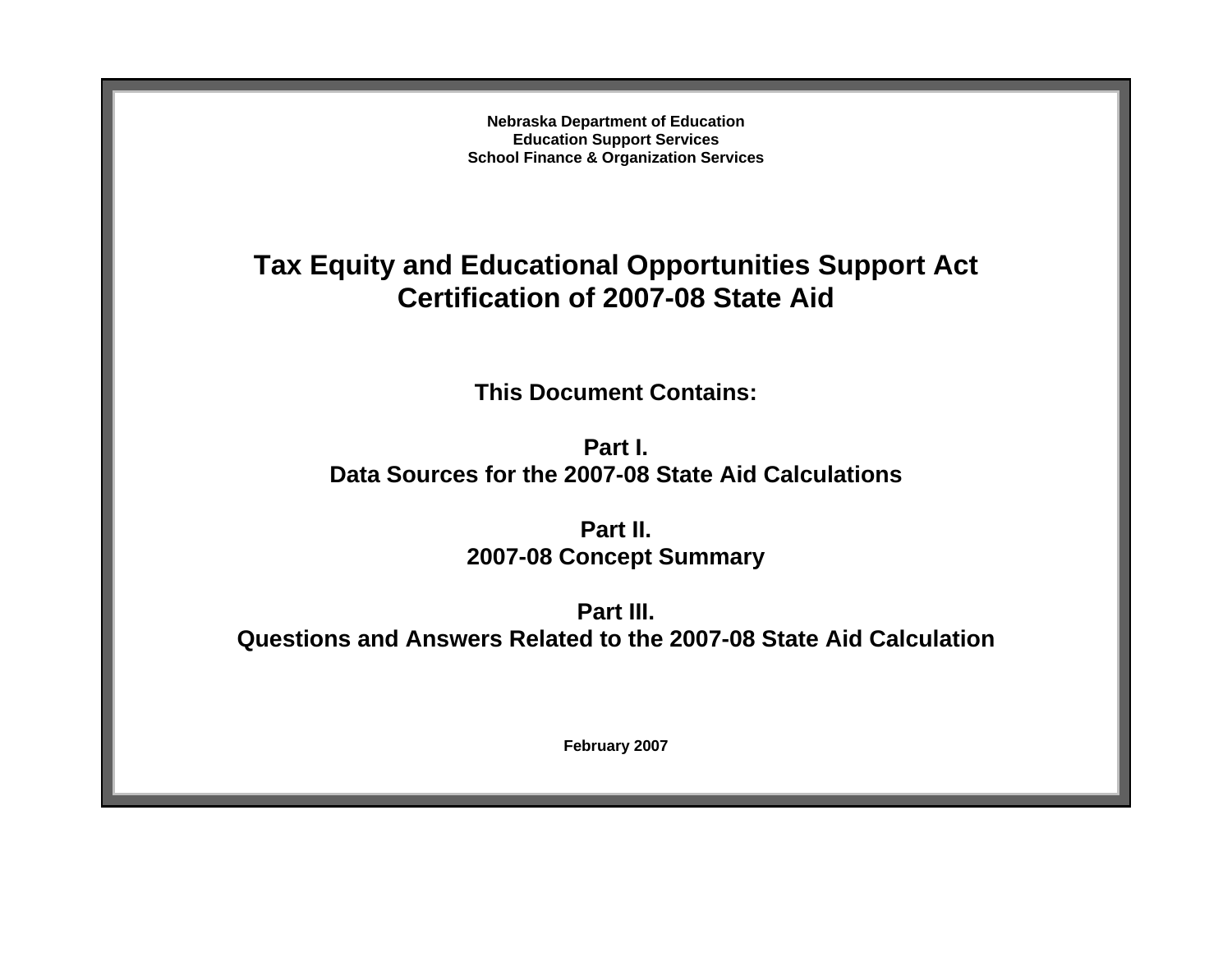# **Part I. DATA SOURCES FOR THE 2007-08 STATE AID CALCULATIONS**

| <b>NEEDS</b> |                                                                                                                                                                                                                                                      |  |
|--------------|------------------------------------------------------------------------------------------------------------------------------------------------------------------------------------------------------------------------------------------------------|--|
|              | Calculation based on: [(Adjusted Weighted Formula Students X Cost Grouping Cost per Student) +<br>Transportation Allowance + Special Receipts Allowance + Distance Education and Telecommunications<br>Allowance] – Temporary Aid Adjustment Factor. |  |

# **FORMULA STUDENTS**

Students educated by the district and students for which tuition is paid.

#### DATA SOURCES:

As defined for the February 1, 2007 Certification of 2007-08 State Aid:

- √ Fall Membership in grades Kindergarten (KDG); Full-Day Kindergarten (FDK)-6; 7-8; and 9-12 from the 2006-07 School District Membership Report.<br>√ The Fall Membership is adiusted based on the historical ratio of Average D
- The Fall Membership is adjusted based on the historical ratio of Average Daily Membership (ADM) to Fall Membership using the ratios from 2003-04, 2004-05 and 2005-06.
- $\sqrt{ }$  Qualified Early Childhood Fall Membership is multiplied by the ratio of the planned instructional hours of the program divided by 1032.
- √ Contracted Students in grades KDG; FDK-6; 7-8; and 9-12 are taken from the 2006-07 State Aid Supplement to the School District Membership Report, Section D.

As defined for the year-end recalculation of 2007-08 State Aid:

- √ Average Daily Membership (ADM) in grades KDG; FDK-6; 7-8; and 9-12 from the 2006-07 Annual Statistical Summary Report, Section A.
- √ Contracted Students from the 2006-07 State Aid Supplement to the School District Membership Report.
- $\sqrt{ }$  Qualified Early Childhood average daily membership from 2006-07 Early Childhood Program Reports.

# **WEIGHTED FORMULA STUDENTS**

Formula Students in each grade range multiplied by corresponding weighting factors.

The weighting factor for Kindergarten (KDG) is .5, for grades Full-Day Kindergarten (FDK)-6 is 1.0, for grades 7-8 is 1.2, and for grades 9-12 is 1.4.

The weighting factor for qualified Early Childhood Programs is .6.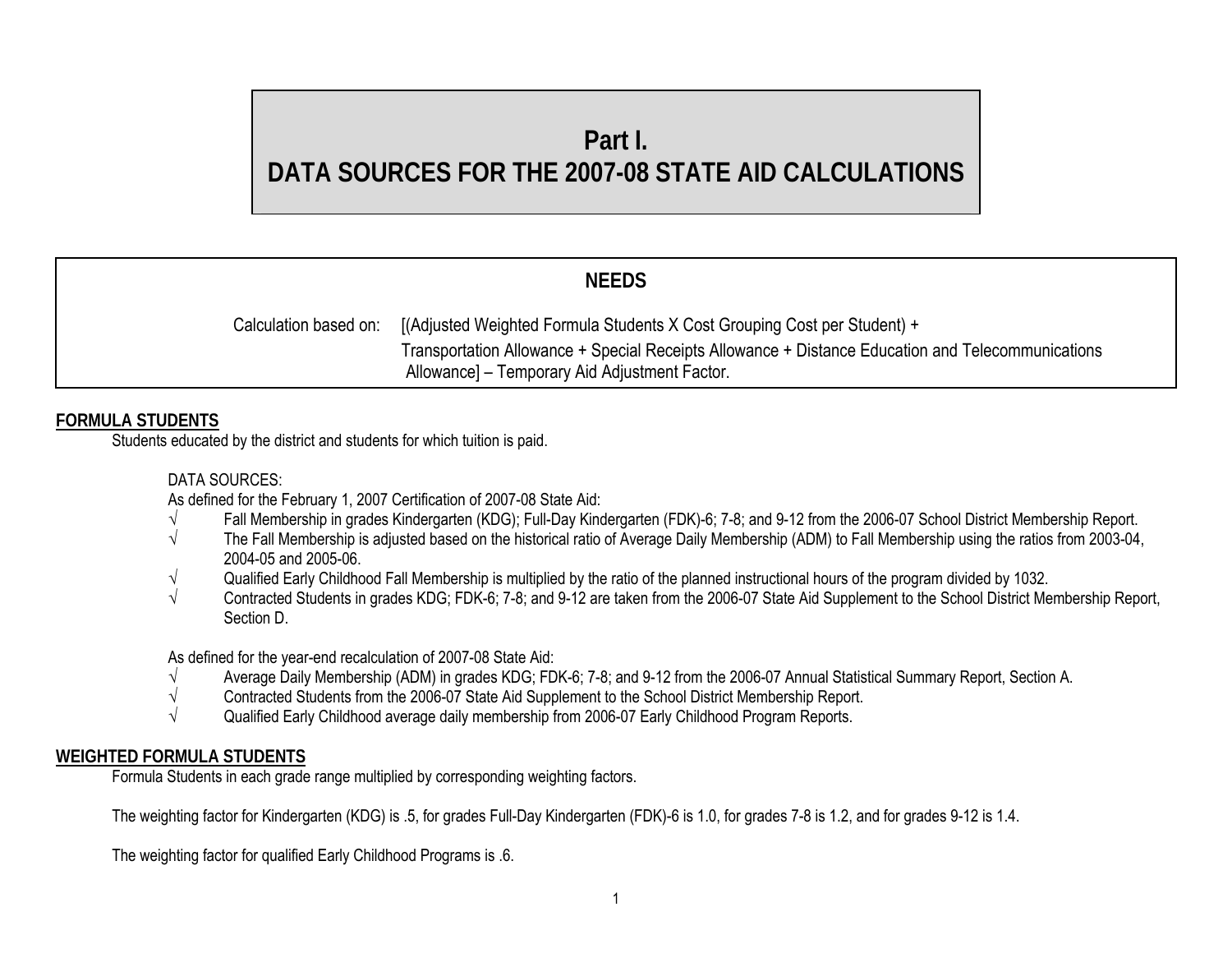#### **ADJUSTED WEIGHTED FORMULA STUDENTS**

Adjusted Weighted Formula Students = Weighted Formula Students + Demographic Factors.

Demographic Factors =

- √ Indian Land Factor
	- ◊ .25 X 2005-06 Local System Indian ADA = Indian Adjustment
- $\sqrt{\phantom{a}}$  Limited English Proficiency
	- ◊ .25 X 2006-07 Local System LEP = LEP Adjustment
- √ Poverty Factor
	- ◊ Low Income Children = Children under 19 living in a household having annual adjusted gross income (AGI) of \$15,000 or less in 2005.
	- ◊ Free Lunch/Milk = Children qualified for free lunch or free milk based on October 2005 child nutrition program report.
	- ◊ For each local system, use Low Income Children or Children Qualified for Free Lunch/Milk whichever is greater X the following factors:

Local System Formula Students = (Stu) Poverty Students = (Poverty) Poverty Adjustment = (Povadj)

| Stu $X.05 = a$ | Stu $X.10 = b$                                             | Stu $X.15 = c$  |
|----------------|------------------------------------------------------------|-----------------|
| Stu $X.20 = d$ | Stu $X.25 = e$                                             | Stu $X .30 = f$ |
|                | If (Poverty) is less than or equal to a, then (Povadi) = 0 |                 |

- If (Poverty) is greater than a, and (Poverty) is less than or equal to b, then ((Poverty) a) X .05 = (Povadj)
- **•** If (Poverty) is greater than b, and (Poverty) is less than or equal to c, then  $(b-a) \times (0.05 + ((Poverty) b) \times (10 0.05))$
- $\bullet$  If (Poverty) is greater than c, and (Poverty) is less than or equal to d, then (b-a) X .05 + (c-b) X .10 + ((Poverty) c) X .15 = (Povadj)
- If (Poverty) is greater than d, and (Poverty) is less than or equal to e, then (b-a) X .05 + (c-b) X .10 + (d-c) X .15 + ((Poverty) d) X .20 = (Povadj)

- $\bullet$  If (Poverty) is greater than e, and (Poverty) is less than or equal to f, then (b-a) X .05 + (c-b) X .10 + (d-c) X .15 + (e-d) X .20 + ((Poverty) - e) X .25 = (Povadj)
- If (Poverty) is greater than f, then (b-a) X .05 + (c-b) X .10 + (d-c) X .15 + (e-d) X .20 + (f-e) X .25 +((Poverty)  $f X .30$ ) = (Povadj)
- √ Extreme Remoteness Factor

If a Local System has:

- 1) Less than 200 Formula Students.
- 2) More than 600 Miles in the Local System.<br>3) Less than .3 formula students per square
- Less than .3 formula students per square mile in the Local System.
- 4) More than 25 miles between high school attendance centers.

Then the Extreme Remoteness Factor =

.125 X Formula Students in the Local System

**End Result for each local system:** 

**Weighted Formula Students + Indian Adjustment + LEP Adjustment + Poverty Adjustment + Extreme Remoteness Factor = Adjusted Weighted Formula Students**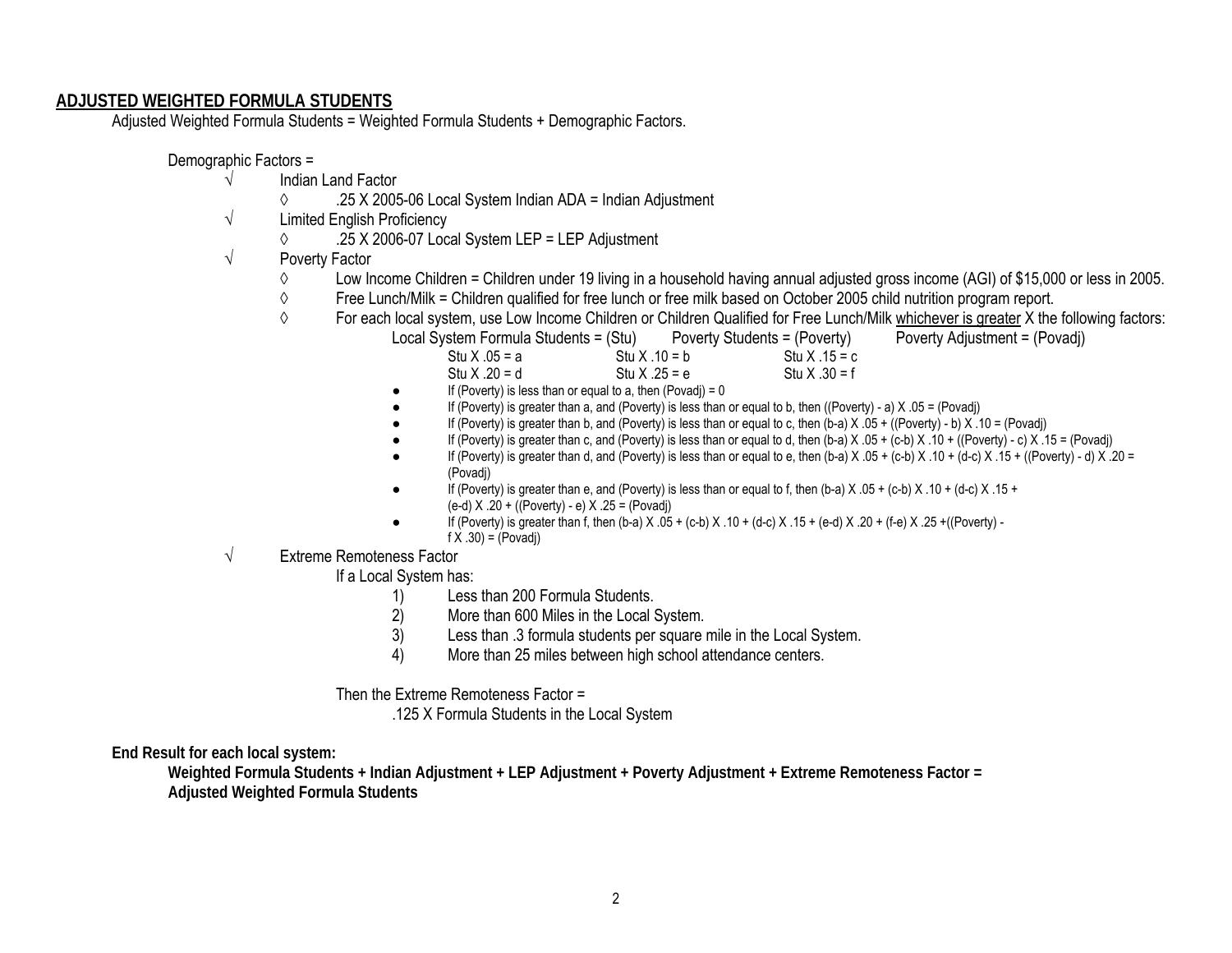## **COST GROUPING COST PER STUDENT**

Using data from the Annual Statistical Summary Reports, School District Membership Reports, and the School District Census for the most recently available complete data year, the local systems are divided into three cost groupings: Standard, Sparse, and Very Sparse.

#### DATA SOURCES:

- √ 2005 Census Report for children 5 to 18 years of age
- √ County Square Miles from the 2006-07 State Aid Supplement
- System Square Miles from the 2006-07 State Aid Supplement
- Formula Students from the 2006-07 School District Membership
- High School Distance from the 2006-07 State Aid Supplement

| Very Sparse: | Less than .5 census students per square mile in the county where the high school is located.                                                                |
|--------------|-------------------------------------------------------------------------------------------------------------------------------------------------------------|
|              | 1)<br>2)<br>Less than 1 formula student per square mile in the local system.                                                                                |
|              | 3)<br>More than 15 miles between high school attendance centers.                                                                                            |
|              | ΟR                                                                                                                                                          |
|              | More than 450 square miles in the local system.<br>1)                                                                                                       |
|              | Less than .5 formula students per square mile in the local system.                                                                                          |
|              | $\binom{2}{3}$<br>More than 15 miles between high school attendance centers.                                                                                |
| Sparse:      | Less than 2 census students per square mile in the county in which each high school is located.<br>1)                                                       |
|              | 2)<br>Less than 1 formula student per square mile in the local system.                                                                                      |
|              | 3)<br>More than 10 miles between each high school attendance center.                                                                                        |
|              | 0R                                                                                                                                                          |
|              | 1)<br>Less than 1.5 formula students per square mile in the local system.                                                                                   |
|              | 2)<br>More than 15 miles between each high school attendance center.                                                                                        |
|              | 0R                                                                                                                                                          |
|              | 1)<br>Less than 1.5 formula students per square mile in the local system.                                                                                   |
|              | 2)<br>More than 275 square miles in the local system.                                                                                                       |
|              | 0R                                                                                                                                                          |
|              | 1)<br>Less than 2 formula students per square mile in the local system.                                                                                     |
|              | 2)<br>The local system includes an area equal to 95% or more of the square miles in the largest county in which a high school attendance center is located. |
| Standard:    | Local systems that do not qualify for the Very Sparse or Sparse Cost Grouping will be in the Standard Cost Grouping.                                        |

#### **AVERAGE FORMULA COST PER STUDENT IN EACH COST GROUPING**

Derived by dividing the total estimated General Fund Operating Expenditures (GFOE) for the cost grouping by the Total Adjusted Weighted Formula Students for all local systems in the cost grouping.

#### NOTE:

- For local systems qualifying for the extreme remoteness factor, the total adjusted weighted formula students will not include the extreme remoteness factor when determining the cost grouping cost per student.
- Total Adjusted weighted formula students will not include adjusted formula students attributed to early childhood education programs in the 2007-08 and 2008-09 state aid certification years when determining cost grouping cost per student.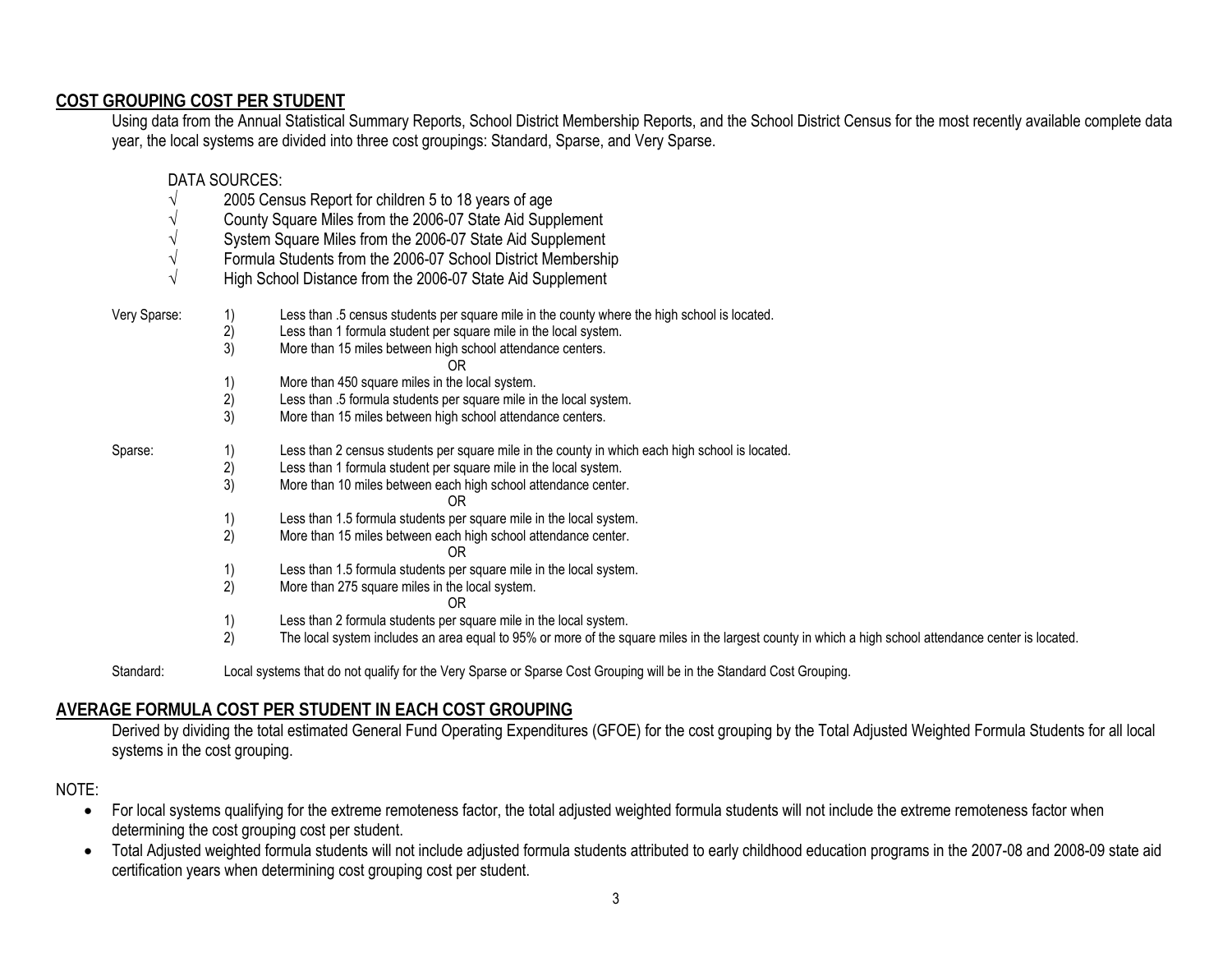#### **CALCULATION OF COST GROUPING COST PER STUDENT FOR THE 2007-08 STATE AID CERTIFICATION**

VERY SPARSE COST GROWTH FACTOR [1.06] = (Very Sparse Cost Group Adjgfoe [76,105,475.80])

X

1 + (2 X (Very Sparse Cost Group Formula Students [7,011.20] - Very Sparse Cost Group 2005-06 ADM + Tuitioned Students [7,224.12])) + .06 Very Sparse Cost Group 2005-06 ADM + Tuitioned Students [7,224.12]

SPARSE COST GROWTH FACTOR [1.06] = (Sparse Cost Group Adjgfoe [149,143,973.42])

X

1 + (2 X (Sparse Cost Group Formula Students [16,350.31] - Sparse Cost Group 2005-06 ADM + Tuitioned Students [16,720.43])) + .06 Sparse Cost Group 2005-06 ADM + Tuitioned Students [16,720.43]

STANDARD COST GROWTH FACTOR [1.0696107992658] = (Standard Cost Group Adjgfoe [1,790,111,930.23])

X 1 + (2 X (Standard Cost Group Formula Students [255,582.52] - Standard Cost Group 2005-06 ADM + Tuitioned Students [254,360.22])) + .06 Standard Cost Group 2005-06 ADM + Tuitioned Students [254,360.22]

Each cost grouping growth factor is equal to the sum of: {a} 1 + {b} 2 X the ratio of the difference between the formula students and the sum of 2005-06 ADM plus tuitioned students, divided by the sum of 2005-06 ADM plus tuitioned students + {c} 2007-08 Basic Allowable Growth Rate (2.5%) + {d} 2006-07 Basic Allowable Growth Rate (2.5%) + {e} one-half of 1% additional growth rate allowed by special action of school boards in 2007-08 + {f} one-half of 1% additional growth rate allowed by special action of school boards in 2006-07. **Some numbers are rounded for presentation.** Note the ratio of formula students to Average Daily Membership plus tuitioned students cannot be less than zero.

#### ► TOTAL ESTIMATED GENERAL FUND OPERATING EXPENDITURES

VERY SPARSE ESTIMATED GFOE [80,671,804.35] = Very Sparse Cost Group Adjgfoe [76,105,475.80] X Very Sparse Cost Growth Factor [1.06]

SPARSE ESTIMATED GFOE [158,092,611.83] = Sparse Cost Group Adjgfoe [149,143,973.42] X Sparse Cost Growth Factor [1.06]

STANDARD ESTIMATED GFOE [1,914,723,052.47] = Standard Cost Group Adjgfoe [1,790,111,930.23] X Standard Cost Growth Factor [1.0696107992658]

► AVERAGE FORMULA COST PER STUDENT IN EACH COST GROUPING (excluding adjusted formula students attributed to early childhood education programs)

| VERY SPARSE AVERAGE FORMULA COST PER STUDENT [9,486.17] = | Very Sparse Cost Group Total Estimated GFOE [80,671,804.35]<br>Very Sparse Total Adjusted Weighted Formula Students [8,504.15, excluding extreme remoteness factor] |
|-----------------------------------------------------------|---------------------------------------------------------------------------------------------------------------------------------------------------------------------|
| SPARSE AVERAGE FORMULA COST PER STUDENT [7,975.80] =      | Sparse Cost Group Total Estimated GFOE [158,092,611.83]<br>Sparse Total Adjusted Weighted Formula Students [19,821.53]                                              |
| STANDARD AVERAGE FORMULA COST PER STUDENT [6,193.45] =    | Standard Cost Group Total Estimated GFOE [1,914,723,052.47]<br>Standard Total Adjusted Weighted Formula Students [309,152.93]                                       |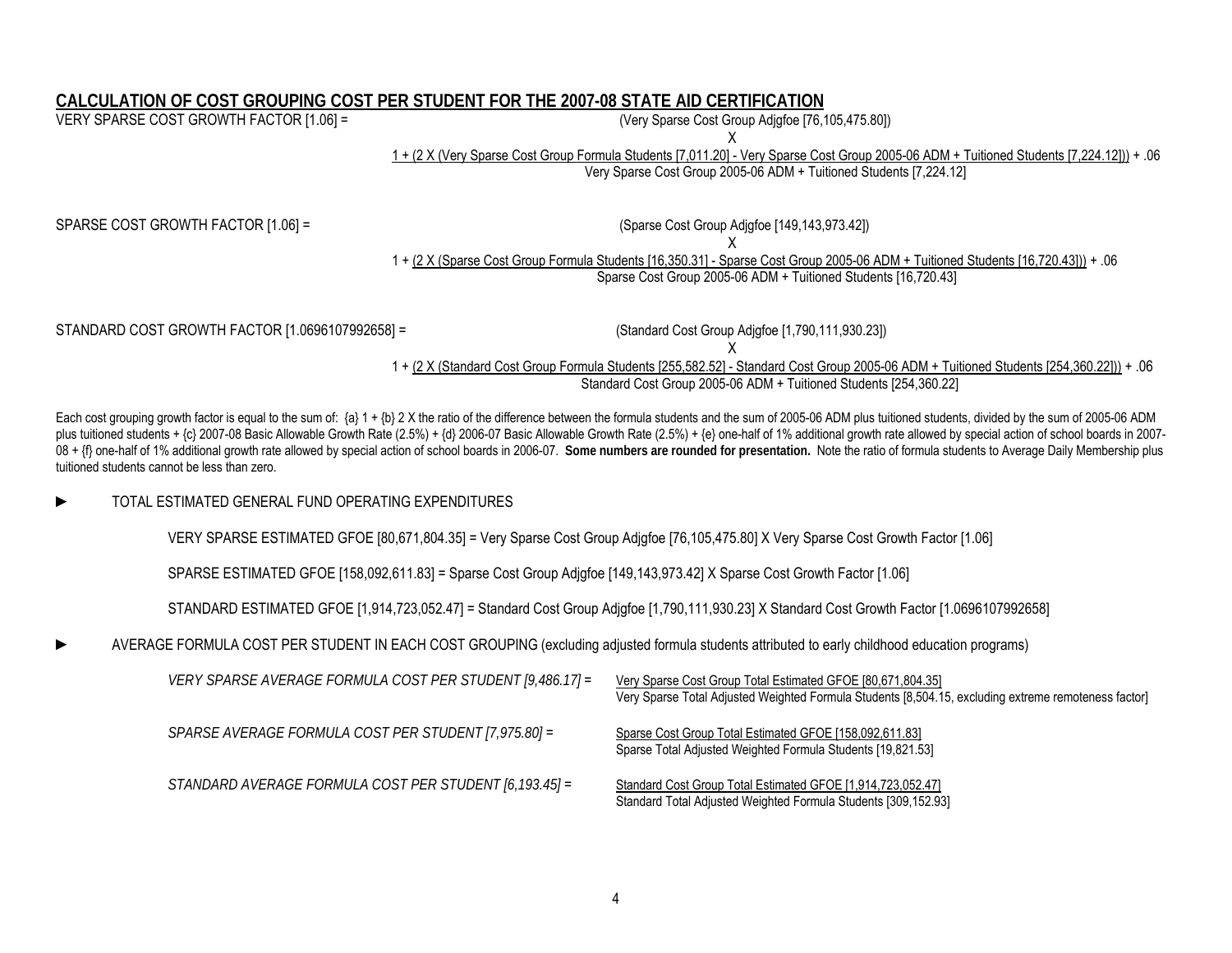#### **GENERAL FUND OPERATING EXPENDITURES**

Each district's General Fund Operating Expenditures for the most recently available complete data year.

| Calculated from the 2005-06 Annual Financial Report (AFR) as follows: |  |
|-----------------------------------------------------------------------|--|
|                                                                       |  |
| Minus                                                                 |  |
|                                                                       |  |
|                                                                       |  |
|                                                                       |  |
|                                                                       |  |
|                                                                       |  |
|                                                                       |  |
|                                                                       |  |
|                                                                       |  |
|                                                                       |  |
|                                                                       |  |
|                                                                       |  |

#### **ADJUSTED GENERAL FUND OPERATING EXPENDITURES**

Each local system's General Fund Operating Expenditures minus the transportation allowance (as calculated), minus the Special Receipts Allowance and minus the distance education and telecommunications allowance.

#### **COST GROWTH FACTOR**

The Cost Growth Factor for each cost grouping is equal to the sum of: {a} 1; plus {b} the product of 2 X the ratio of the difference between the formula students attributable to the cost grouping without weighting or adjustment, and the sum of average daily membership plus tuitioned students attributable to the cost grouping for the most recently available complete data year divided by the sum of average daily membership plus tuitioned students attributable to the cost grouping for the most recently available complete data year; plus {c} the basic allowable growth rate for the school fiscal year when the Aid is to be distributed; plus {d} the basic allowable growth rate for the school fiscal year immediately preceding the school fiscal year when the Aid is to be distributed; plus {e} one-half of any additional growth rate allowed by special action of school boards for the school fiscal year when Aid is to be distributed; plus {f} one-half of any additional growth rate allowed by special action of the school boards for the school fiscal year immediately preceding the school fiscal year when the Aid is to be distributed.

#### DATA SOURCES:

- $\sqrt{ }$  Fall Membership in grades KDG; FDK-6; 7-8; and 9-12 from the 2006-07 School District Membership Report.
- √ The Fall Membership is adjusted based on the historical ratio of Average Daily Membership (ADM) to Membership using the ratios from 2003-04, 2004-05 and 2005-06.
- √ Contracted Students in grades KDG; FDK-6; 7-8; and 9-12 are taken from the 2006-07 State Aid Supplement to the School District Membership Report, Section D.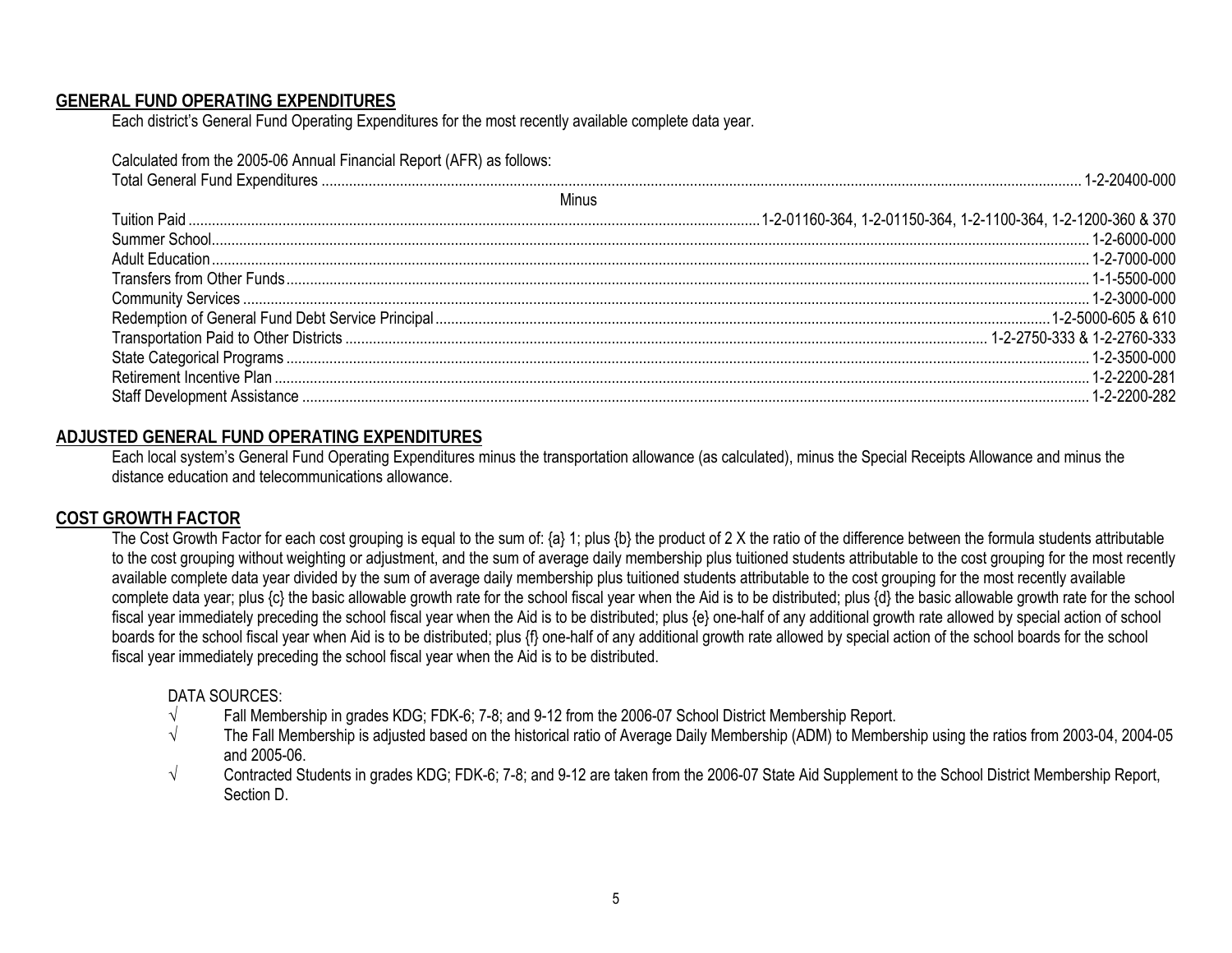- $\sqrt{ }$  Average Daily Membership reported on the 2005-06 Annual Statistical Summary Report.
- $\sqrt{2007}$ -08 Basic Allowable Growth Rate.
- √ 2006-07 Basic Allowable Growth Rate.

For the final calculation of State Aid, general fund operating expenditures shall be as reported in the 2005-06 Annual Financial Report.

#### **ESTIMATED GENERAL FUND OPERATING EXPENDITURES FOR THE COST GROUPING**

Derived by multiplying the Total Adjusted General Fund Operating Expenditures for each cost grouping by a cost growth factor.

## **TRANSPORTATION ALLOWANCE**

Determined for each district. The lesser of actual specific transportation costs or a calculated amount based on the miles transported (excluding activities) plus in-lieu-of transportation for the most recently available complete data year.

#### DATA SOURCES:

- √ District specific transportation expenditures reported on the 2005-06 Annual Financial Report: Total Regular Pupil Transportation Minus Transportation Paid to Another District (1-2-2750-000 minus 1-2-2750-333).
- -Or- √ District specific calculated transportation expenditures based on: Route miles reported on the 2005-06 Annual Statistical Summary Report (Section C, Item 9) x .445 x 400% + In-Lieu-of Transportation (1-2-2750-332) reported on the 2005-06 Annual Financial Report.

## **SPECIAL RECEIPTS ALLOWANCE**

Determined separately for each district.

#### DATA SOURCES:

√ Special Receipts Allowance includes district specific special education, state ward, and accelerated or differentiated curriculum program receipts included in local system formula resources reported on the 2005-06 Annual Financial Report (1-1-1230-000, 1-1-1240-000, 1-1-1330-000, 1-1-1340-000, 1-1-3120-000, 1-1-3125-000, 1-1-3135-000, 1-1-3160-000, & 1-1-3161-000) and receipts from the Medicare Catastrophic Coverage Act of 1988 - to the extent the district would have received payment pursuant to the Special Education Act (taken from NDE records) for 2005-06.

# **DISTANCE EDUCATION & TELECOMMUNICATIONS ALLOWANCE**

Determined for each district. Is equal to eighty-five percent of the difference of the costs for (a) telecommunications services, (b) access to data transmission networks that transmit data to and from the school district, and (c) the transmission of data on such networks paid by the school districts in the local system minus the receipts from the Federal Universal Service Fund.

#### DATA SOURCES:

√ District specific distance education and telecommunications expenditures on the 2005-06 Annual Financial Report (1-2-1100-382, 1-2-1150-382, 1-2- 1160-382, 1-2-1200-382) minus Universal Service Fund (E-Rate) (1-1-4850-000).

# **TEMPORARY AID ADJUSTMENT FACTOR**

Derived by multiplying Local System Formula Need by 1.25%.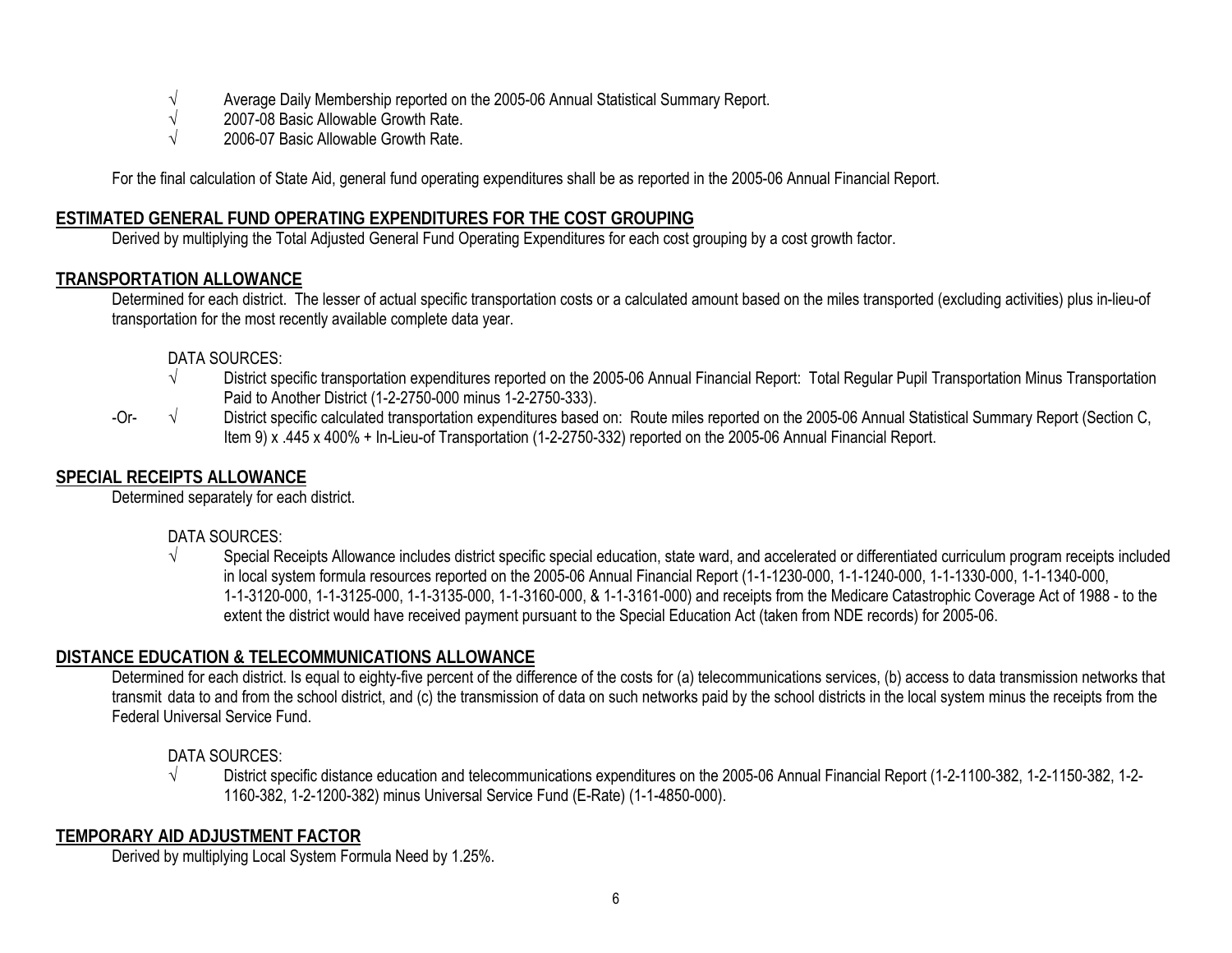#### **LOCAL SYSTEM FORMULA NEED**

Derived by adding the local system's transportation allowance + the local system's special receipts allowance + the local system's distance education and telecommunications allowance + (local system's adjusted weighted formula students X the average formula cost per student in the local system's cost grouping).

*Note that for local systems qualifying for the extreme remoteness factor, the total adjusted weighted formula students must be greater than or equal to 150.*

Local System Formula need is equal to each Local System's:

(Adjusted Weighted Formula Students X Cost Group Cost) + (Transportation Allowance + Special Receipts Allowance + Distance Education and Telecommunications Allowance) – Temporary Aid Adjustment Factor.

# **RESOURCES**

The sum of the Yield from Local Effort Rate + Net Option Funding + Allocated Income Tax Funds + Minimum Levy Adjustment + Other Receipts actually received by the system.

#### **YIELD FROM LOCAL EFFORT RATE**

Adjusted Valuation divided by 100 multiplied by the Local Effort Rate of \$0.95. Each district's adjusted valuation for tax year 2006 is provided by the Property Tax Administrator (certified October 2006).

#### **LOCAL EFFORT RATE**

Set at \$.10 below the maximum levy per §77-3442.

#### **NET OPTION FUNDING**

Net Enrollment Option students (students opting in minus students opting out) at each grade range (multiplied by the weighting factor for each grade range) as of the day of the fall membership count multiplied by the statewide average cost grouping cost per student (6,381.11).

DATA SOURCES:

√ 2006-07 State Aid Supplement to the School District Membership Report

#### Net Option Funding is equal to each Local System's:

(Weighted Net Enrollment Option Students X Statewide Average Cost Group Cost) – Temporary Aid Adjustment Factor

Except that a Local System's Net Option Funding cannot be less than zero.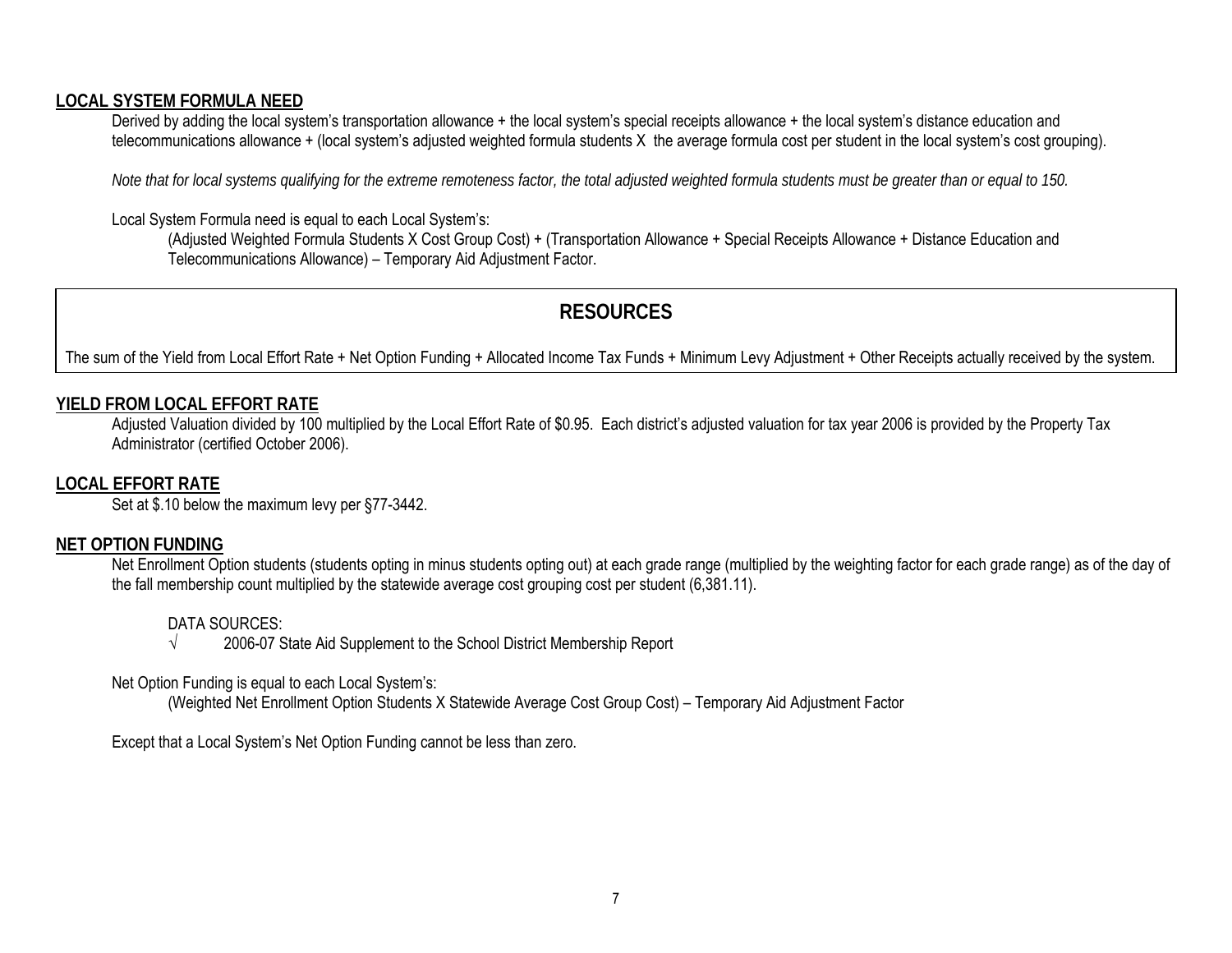#### **ALLOCATED INCOME TAX FUNDS**

A percent calculated annually of the net Nebraska income tax liability of each school district's resident individuals in tax year 2005 provided by the Department of Revenue (certified November 15, 2006). The percentage is calculated annually based on the 1992-93 appropriation to the School District Income Tax Fund, the Net Option Funding, and the statewide income tax liability of resident individuals.

Allocated Income Tax is equal to each Local System's:

Preliminary Allocated Income Tax – (Temporary Aid Adjustment Factor – Net Option Funding)

Except that a Local System's Allocated Income Tax Funds cannot be less than zero.

*Note that if a Local System has Net Option Funding greater than the Temporary Aid Adjustment Factor, Allocated Income Tax Funds are not further reduced by this calculation.*

## **MINIMUM LEVY ADJUSTMENT**

The minimum levy adjustment is calculated and applied to any system that has a General Fund levy that is less than \$0.945. The adjustment is calculated by subtracting the system levy from \$0.945, and multiplying the result by the adjusted valuation divided by 100.

The minimum levy adjustment is added to the formula resources for the determination of Equalization Aid. If the minimum levy adjustment is greater than or equal to the allocated income tax funds, the system shall not receive allocated income tax funds.

#### DATA SOURCES:

- √ 2006 General Fund Levy (2006-07 State Aid Supplement to the School District Membership Report)
- √ 2006 Adjusted Valuation (certified October 2006).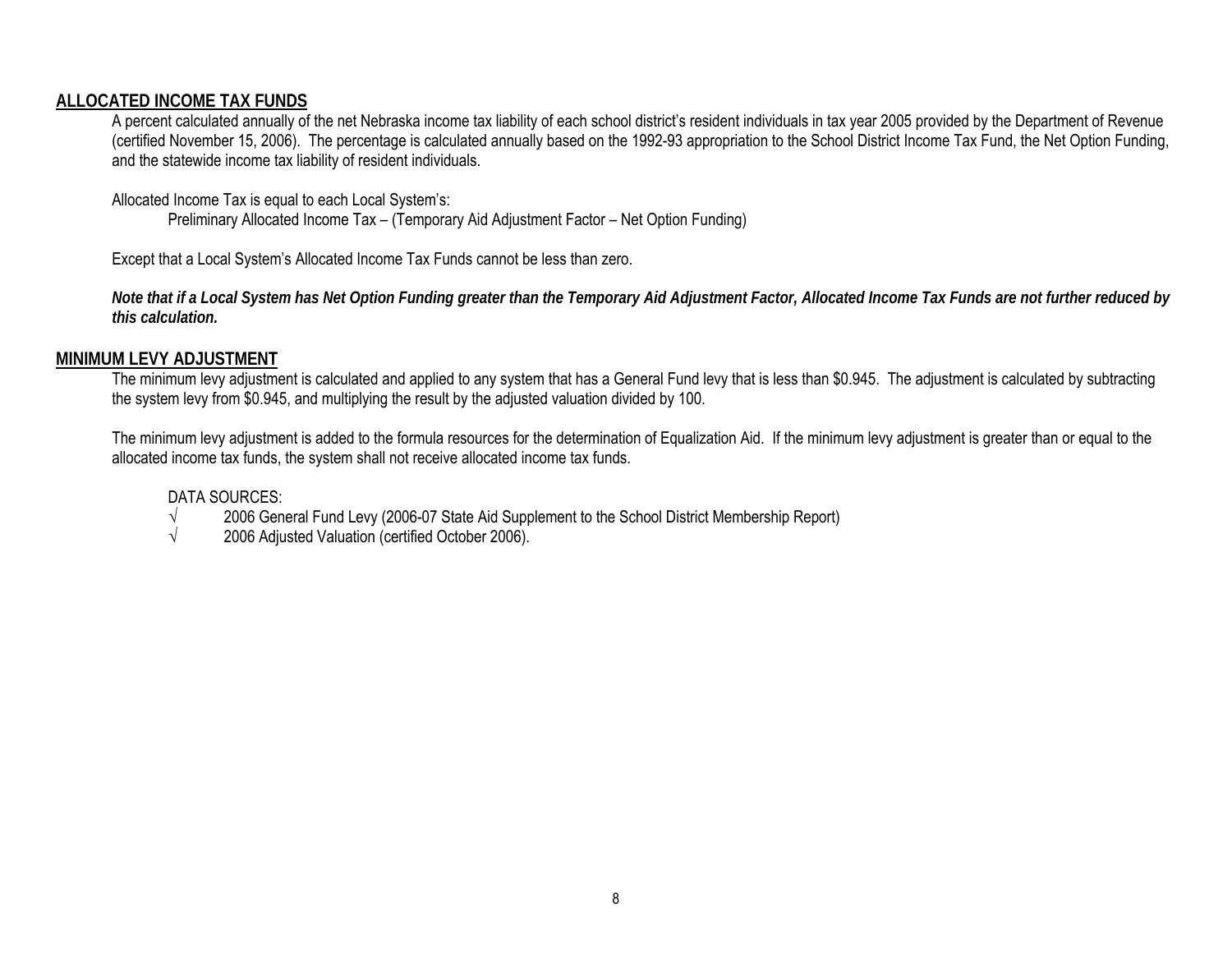#### **OTHER RECEIPTS ACTUALLY RECEIVED BY THE DISTRICT**

Each Local System's other actual receipts for the most recently available complete data year.

Other Actual Receipts are taken from the 2005-06 Annual Financial Report as follows:

| Receipts from Medicare Catastrophic Coverage Act of 1988-to the extent the district would have received payment pursuant to the Special Education Act  (taken from NDE records) |              |
|---------------------------------------------------------------------------------------------------------------------------------------------------------------------------------|--------------|
|                                                                                                                                                                                 | 1-1-3135-000 |

For the final calculation of State Aid, other actual receipts shall be as reported in the 2005-06 Annual Financial Report.

#### **LOP OFF CALCULATION**

No local system may receive Equalization Aid such that, when total Aid is added to a levy of \$0.95 X 2006 Adjusted Valuation divided by 100, would result in total local system revenue which exceeds the total of:

- a) The sum of State Aid, receipts from other school districts related to annexation, and property tax receipts received by the local system during the preceding school fiscal year multiplied by the total of (1) 1.01 plus (2) the applicable allowable growth rate for the system plus (3) the percentage growth in formula students from the certification of State Aid for the immediately preceding school fiscal year to the formula students for the certification of State Aid for the current school year, except that the percentage growth shall not be less than zero;
- b) Unused budget authority;
- c) The difference between the other actual receipts included in local system formula resources for the certification of State Aid in the preceding school fiscal year and other actual receipts included in local system formula resources for the certification of State Aid for the current school fiscal year, except that such difference shall not be less than zero; and
- d) The absolute value of any negative prior year adjustment.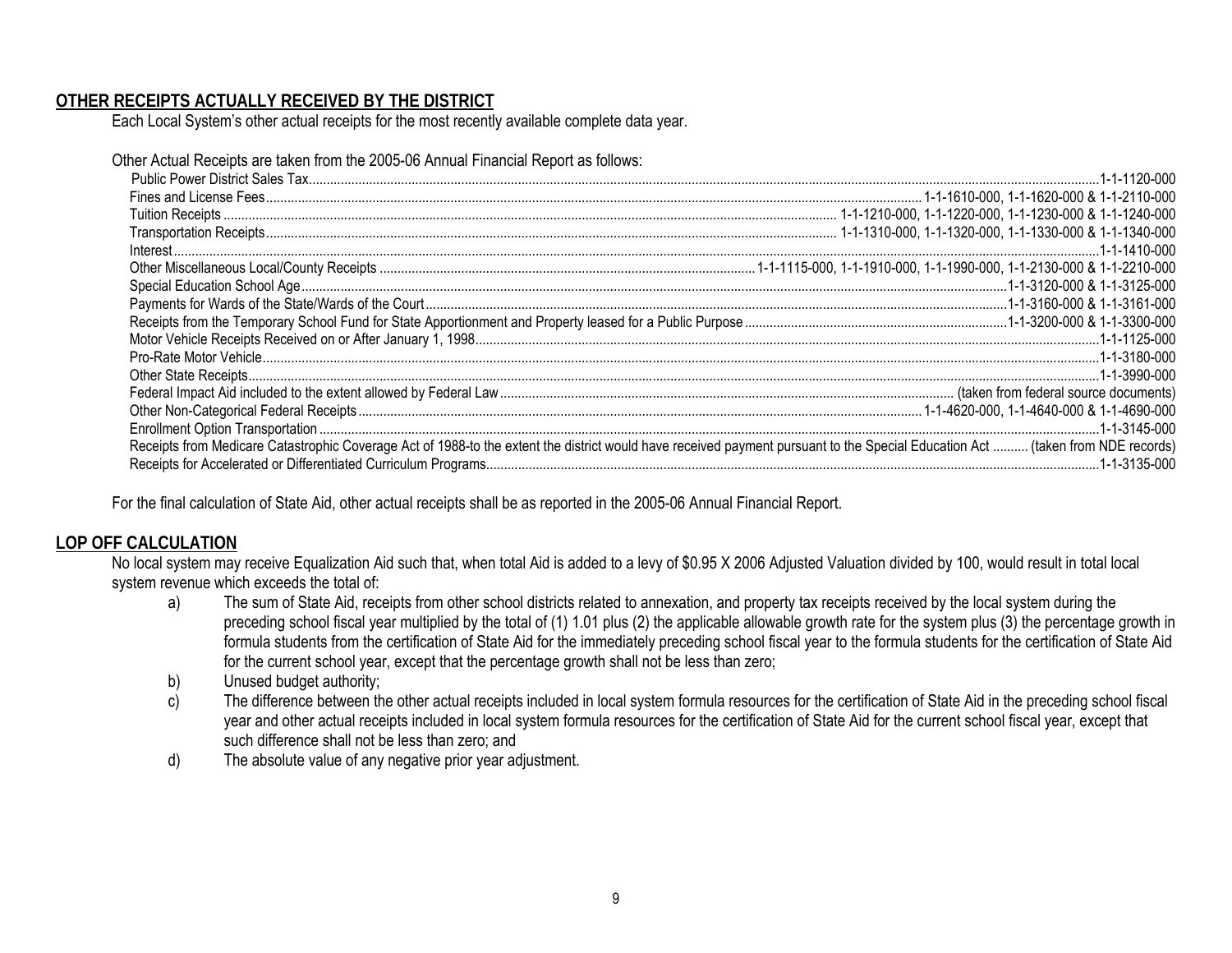#### DATA SOURCES:

- $√$  2006 Adjusted Valuation (certified October 2006)<br> $√$  2006-07 State Aid (certified March 1 2006)
- $√$  2006-07 State Aid (certified March 1, 2006)<br> $√$  2006 General Fund Levy (2006-07 State Aid
- √ 2006 General Fund Levy (2006-07 State Aid Supplement to the School District Membership Report)
- √ 2006 Assessed Valuation (2006-07 State Aid Supplement to the School District Membership Report)
- √ 2006-07 Applicable Allowable Growth Rate
- 2006-07 Unused Budget Authority from the LC-2 lid computation form
- √ 2004-05 and 2005-06 Annual Financial Reports

# **SMALL SCHOOL STABILIZATION ADJUSTMENT**

Distributed to local systems that have 900 or less formula students and have adjusted general fund operating expenditures per formula student less than the average for all local systems with 900 or less formula students. The Aid is distributed proportionately to qualifying systems based on the dollar amount of each local system's calculated State Aid plus the product of a levy of \$1.05 multiplied by the assessed valuation, divided by 100, is below 88.75% of State Aid received by the local system during the preceding school fiscal year plus property tax receipts.

## DATA SOURCES:

- √ 2005-06 Annual Financial Report
- √ 2006-07 State Aid (certified March 1, 2006)
- $\sqrt{2006}$  General Fund Levy (2006-07 State Aid Supplement to the School District Membership Report)
- √ 2006 Assessed Valuation (2006-07 State Aid Supplement to the School District Membership Report)

**No local system will receive Aid such that the calculated State Aid plus the product of a levy of \$1.05 multiplied by the assessed valuation divided by 100, is 88.75% or more of State Aid received by the local system during the preceding school fiscal year plus property tax receipts.** 

# **STABILIZATION FACTOR**

A local system shall not receive State Aid which is less than an amount equal to the difference of 83.75% of the amount of Aid certified in the preceding year minus an amount equal to any increase in the adjusted valuation between the adjusted valuation used for the certification of Aid in the preceding school fiscal year and the adjusted valuation used for the Aid being calculated divided by 100 multiplied by \$1.05.

# DATA SOURCES:

- √ 2005 Adjusted Valuation for the Local System (certified October 2005)
- √ 2006 Adjusted Valuation for the Local System (certified October 2006)<br>√ 2006-07 Certified State Aid for Local System
- √ 2006-07 Certified State Aid for Local System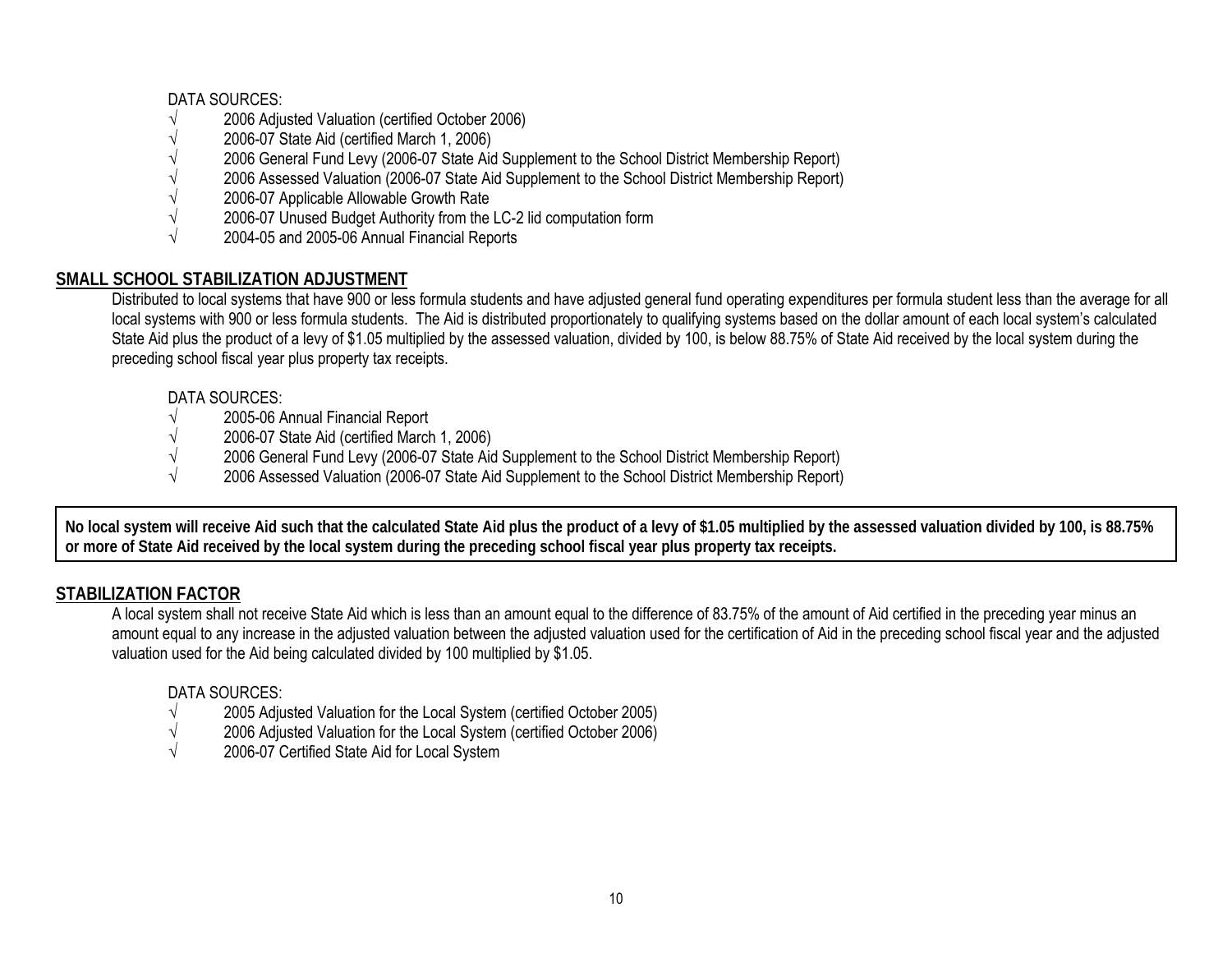# **Part II. 2007-08 CONCEPT SUMMARY**

2007-08 Calculated State Aid to Nebraska's Public Schools:

Consists of one or a combination of the following items:

- 
- Allocated Income Tax Funds Stabilization Factor
- 
- $\bullet$ "Lop Off" Adjustment

# Nebraska Equalization Aid Formula Concept:

- Net Option Funding 
 Net Option Funding 
 Small School Stabilization Adjustment
	-
- Equalization Aid Minimum Levy Adjustment

Calculated Needs - Calculated Resources = State Equalization Aid

# **LOCAL SYSTEM FORMULA NEED**

Determined by:

[(Adjusted Weighted Formula Students X Cost Grouping Cost per Student) + Transportation Allowance + Special Receipts Allowance + Distance Education and Telecommunications Allowance] – Temporary Aid Adjustment Factor

□ For Local Systems qualifying for the extreme remoteness factor, the Total Adjusted Weighted Formula Students must be greater than or equal to 150.

# FORMULA STUDENTS:

- □ Students educated by the district and students for which the district pays tuition.
- □ The Fall Membership count adjusted by the average ratio of ADM to Fall Membership from three prior years for the certification of State Aid; and ADM for the final calculation of State Aid.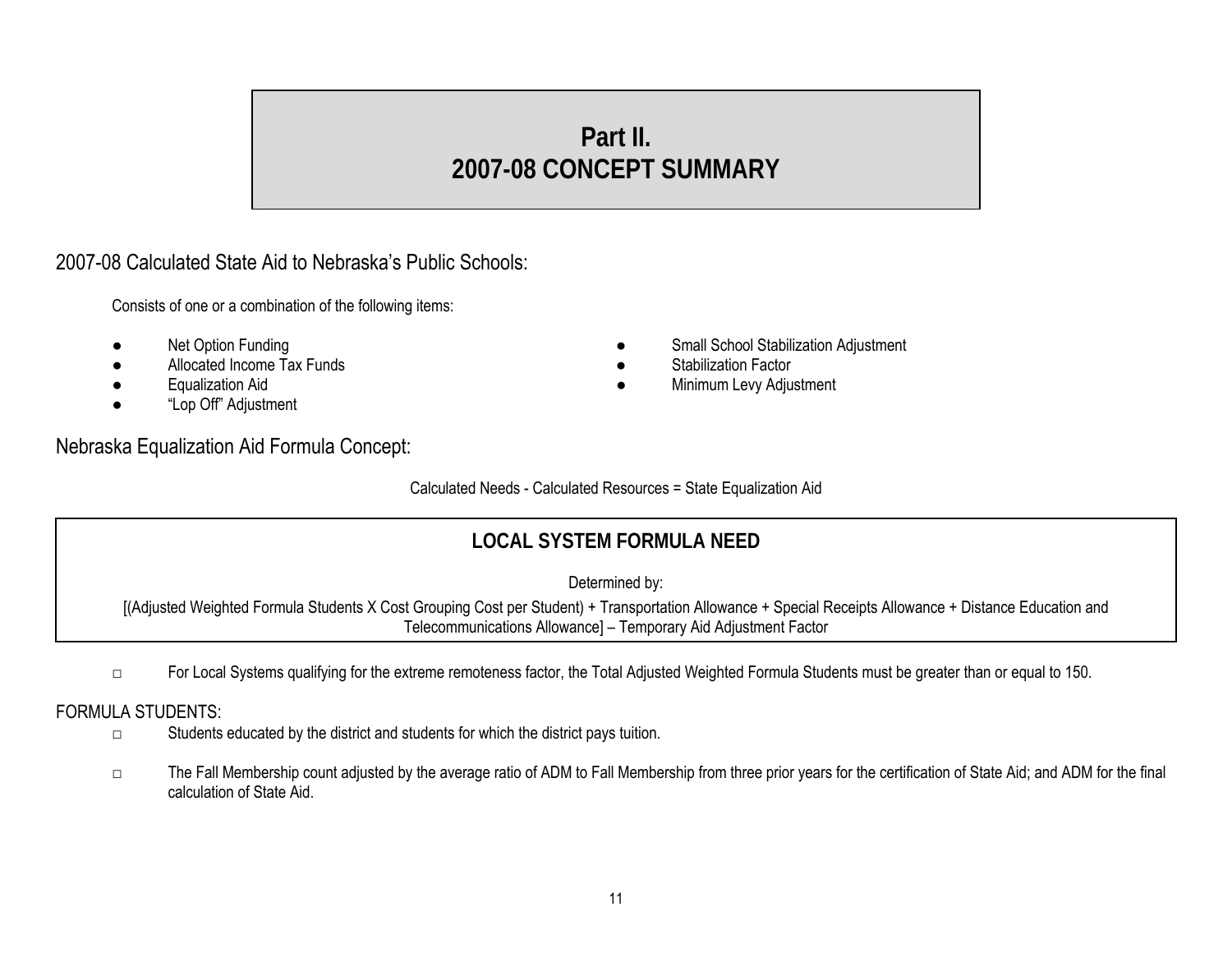# WEIGHTED FORMULA STUDENTS:

- □ Formula Students in each grade range multiplied by corresponding weighting factors.
- □ The weighting factor for children in Qualified Early Childhood programs is .6, for KDG is .5, for grades FDK-6 is 1, for grades 7-8 is 1.2, and for grades 9-12 is 1.4.

# ADJUSTED WEIGHTED FORMULA STUDENTS:

□ Local System Weighted Formula Students + Demographic Factors (Poverty, Limited English Proficiency, Indian ADA, Extreme Remoteness) = Adjusted Weighted Formula Students.

# COST GROUPING COST PER STUDENT:

- □ Derived from dividing the total estimated general fund operating expenditures for each cost grouping by the total adjusted weighted formula students for all Local Systems in the cost grouping.
- □ The adjustment for the extreme remoteness factor is not included in the calculation for the cost grouping cost per student, but is included in the calculation of Local System formula needs.
- □ The adjustment for children in qualified early childhood education programs is not included in the calculation for the cost grouping per student, but is included in the calculation of Local System formula needs.

# TRANSPORTATION ALLOWANCE:

The lesser of:

□ Actual specific transportation costs or a calculated amount based on the miles transported (excluding activities) plus in lieu of transportation for the most recently available complete data year.

# DISTANCE EDUCATION AND TELECOMMUNICATIONS ALLOWANCE:

□ Eighty-five percent of district specific distance education and telecommunication costs reported on the Annual Financial Report minus receipts from Federal Universal Service Fee Fund (E-Rate) (taken from NDE records).

# SPECIAL RECEIPTS ALLOWANCE:

- □ District specific special education receipts reported on the Annual Financial Report, and receipts from the Medicare Catastrophic Coverage Act of 1988, to the extent the district would have received payment pursuant to the Special Education Act (taken from NDE records).
- □ Each district's special education receipts for the most recently available complete data year.

# TEMPORARY AID ADJUSTMENT FACTOR:

□ Means one and one-fourth percent (1.25%) of the sum of the local system's transportation allowance, the local system's special receipts allowance, the local system's distance education and telecommunications allowance, and the product of the local system's adjusted formula students multiplied by the average formula cost per student in the local system's cost grouping.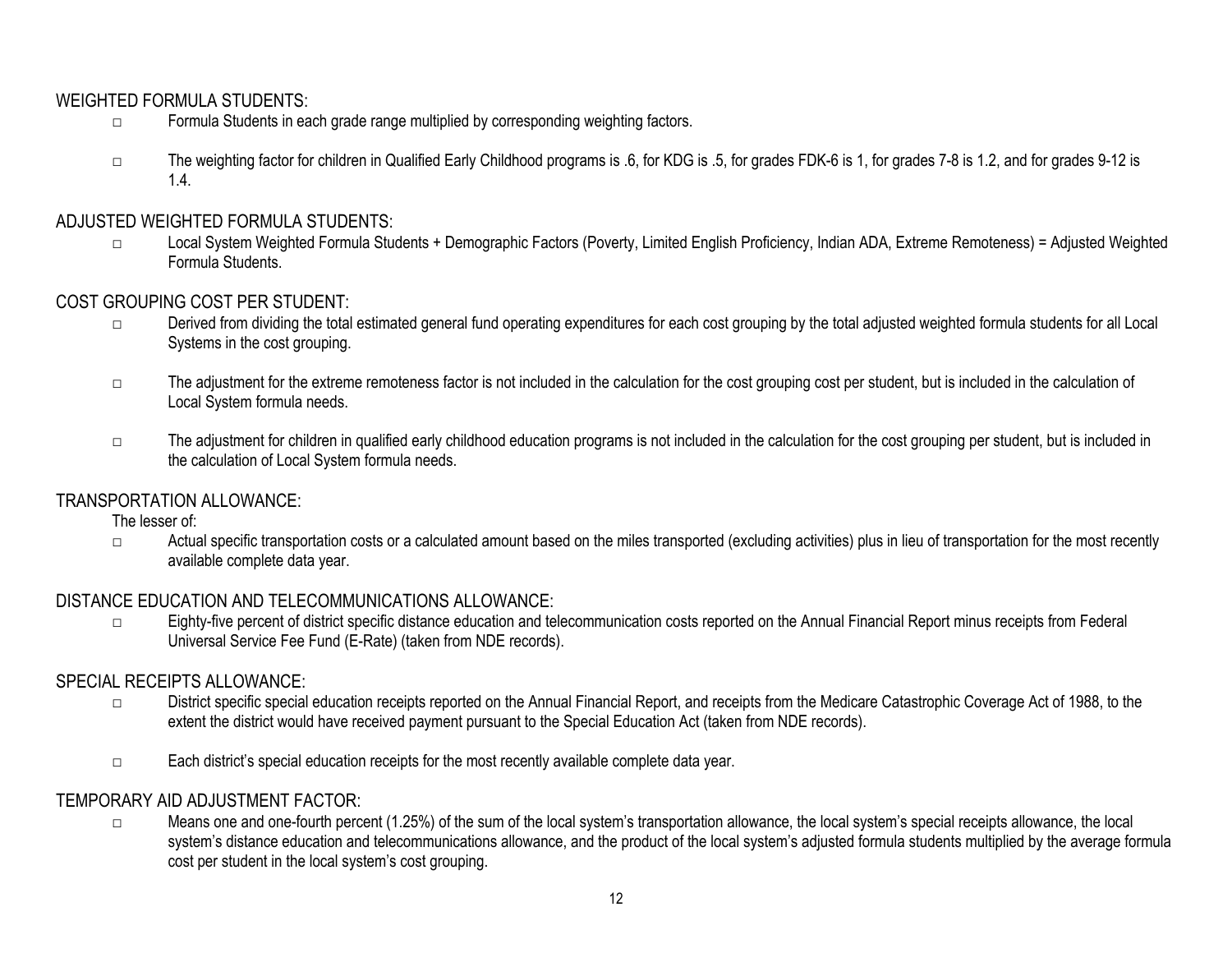| <b>CALCULATED RESOURCES</b> |                                                                                 |  |
|-----------------------------|---------------------------------------------------------------------------------|--|
| THE SUM OF:                 |                                                                                 |  |
| $\Box$                      | Yield from Local Effort Rate (a calculated measure of Local Property Resources) |  |
| □                           | Net Option Funding                                                              |  |
| □                           | Allocated Income Tax Funds                                                      |  |
| □                           | Minimum Levy Adjustment                                                         |  |
| $\Box$                      | Other Receipts Actually Received by the District                                |  |

# YIELD FROM LOCAL EFFORT RATE (LOCAL PROPERTY RESOURCES):

- □ Adjusted Property Valuation divided by 100 X Local Effort Rate
	- $\sqrt{\phantom{a}}$  Local Effort Rate (LER) is \$0.95.

## NET OPTION FUNDING:

- □ At each grade range the positive net number of Enrollment Option students (students opting in minus students opting out), as of the day of the fall membership count, is multiplied by the corresponding weighting factor. The result is then multiplied by the statewide average cost grouping cost per student.
- □ Net Option Funding is equal to each Local System's: (Weighted Net Enrollment Option Students X Statewide Average Cost Group Cost) – Temporary Aid Adjustment Factor
- □ Local System's Net Option Funding cannot be less than zero.

# ALLOCATED INCOME TAX FUNDS (MEASURE OF LOCAL INCOME):

- □ A percentage determined annually, based on the 1992-93 appropriation to the School District Income Tax Fund, net option funding, and the statewide income tax liability of resident individuals.
- □ Allocated Income Tax is equal to each Local System's: Preliminary Allocated Income Tax – (Temporary Aid Adjustment Factor – Net Option Funding)
- □ Except that a Local System's Allocated Income Tax Funds cannot be less than zero.

*NOTE: If a Local System has Net Option Funding greater than the Temporary Aid Adjustment Factor, Allocated Income Tax Funds are not further reduced by this calculation.*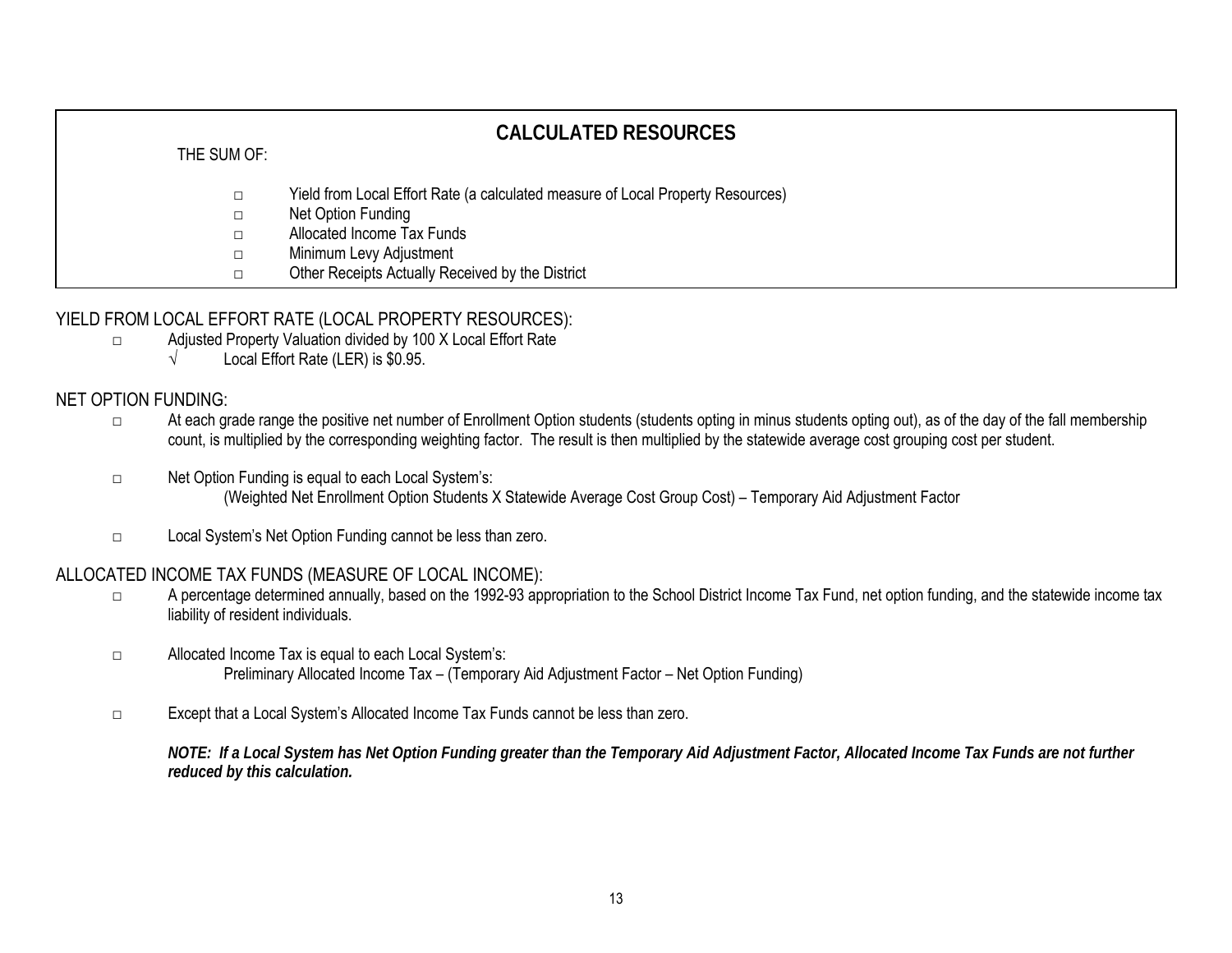#### MINIMUM LEVY ADJUSTMENT:

□ The minimum levy adjustment is calculated and applied to any system that has a General Fund Common Levy that is less than \$0.945. The adjustment is calculated by subtracting the system levy from \$0.945, and multiplying the result by the adjusted valuation divided by 100.

# OTHER RECEIPTS ACTUALLY RECEIVED BY THE DISTRICT:

(As Reported on the Annual Financial Report; see page 8-9 of this document for a complete listing):

- □ Examples:
	- √ Fines and License Fees
	- √ Interest
	- Special Education School Age
	- √ Pro-Rate Motor Vehicle

# EQUALIZATION AID:

□ Needs - Resources = Equalization Aid

# **ADDITIONAL COMPONENTS OF STATE AID**

## STABILIZATION FACTOR:

- □ Affects Local Systems which have **not** been assessed a Minimum Levy Adjustment.
- □ A Local System cannot receive less than 83.75% of the prior year's State Aid less an amount equal to any increase in adjusted valuation divided by 100 and multiplied by \$1.05.

# "LOP OFF" CALCULATION:

- □ Only affects Local Systems which receive Equalization Aid.
- □ Reduction to Equalization Aid.
- □ Based on the impact the Equalization Aid, Property Tax Receipts, receipts from other school districts related to annexation, Applicable Allowable Growth Rate, Growth in Formula Students, Unused Budget Authority, Decrease in Other Actual Receipts from the prior year and the Absolute Value of any Negative Prior Year Adjustment would have on the Calculated State Aid plus a levy of \$0.95 multiplied by the Adjusted Valuation divided by 100 for the ensuing year.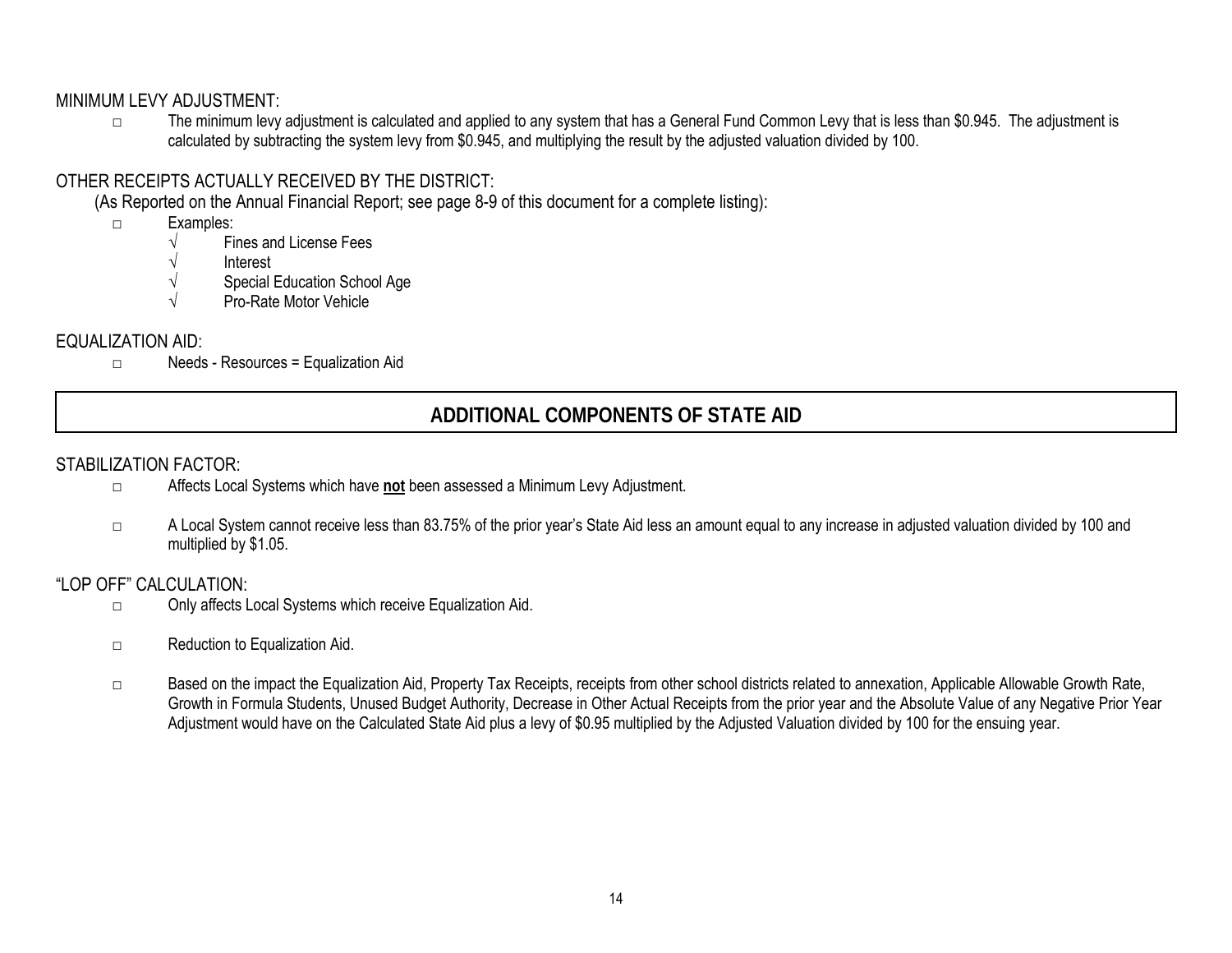# SMALL SCHOOL STABILIZATION ADJUSTMENT:

- □ Only affects Local Systems that have 900 or less formula students who have adjusted general fund operating expenditures per formula student less than the average for all Local Systems with 900 or less formula students.
- □ Distributed to Local Systems whose calculated State Aid plus the product of a levy of \$1.05 multiplied by the assessed valuation divided by 100 is below 88.75% of the State Aid received by the Local System during the preceding school fiscal year plus property tax receipts.

# 2007-08 STATE AID FUNDING:

□ On or before February 1, 2007, the Department must determine the amounts to be distributed to each Local System pursuant to the Tax Equity and Educational Opportunities Support Act based on \$0.95 Local Effort Rate.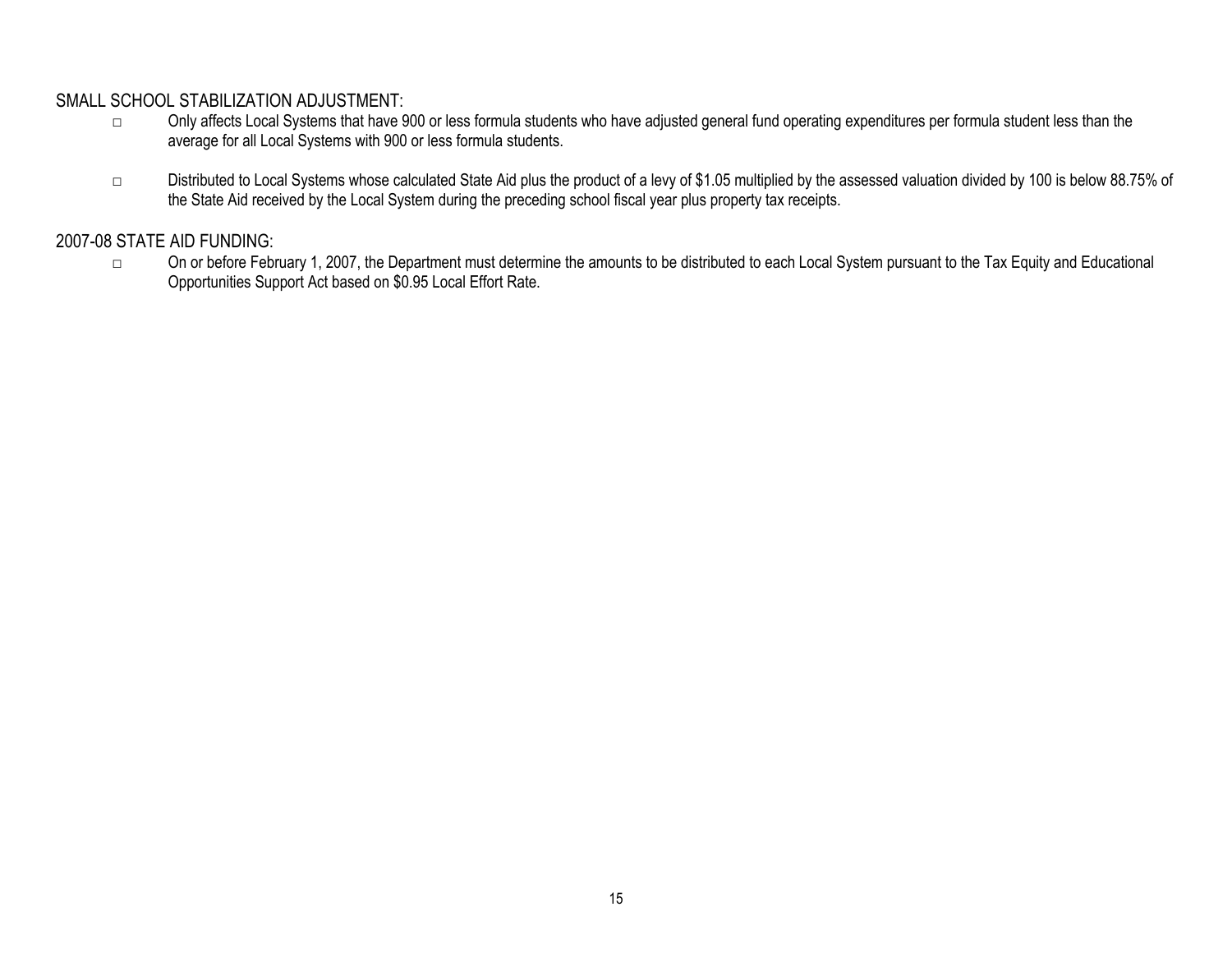# **Part III. QUESTIONS AND ANSWERS RELATED TO THE STATE AID CONCEPT AND THE 2007-08 STATE AID CALCULATION**

# **NEEDS**

#### *How are Needs determined?*

► The Needs of a Local System are determined based on:

(Adjusted Weighted Formula Students X Cost Grouping Cost Per Student) + Transportation Allowance + Special Receipts Allowance + Distance Education and Telecommunications Allowance

- For Local Systems qualifying for the extreme remoteness factor, the Total Adjusted Weighted Formula Students must be greater than or equal to 150.
- System Formula Needs are reduced by a Temporary Aid Adjustment Factor of 1.25%.

#### *What are Formula Students?*

- ► Formula Students include students educated by the district and those for which the district is paying tuition.
- ► Formula Students are grouped in the following manner: Qualified Early Childhood programs, Kindergarten (KDG = programs under 1,032 instructional hours), Full-Day Kindergarten (FDK = programs of 1,032 or more instructional hours) through Grade 6, Grades 7-8, and 9-12.

#### *What source data was used to determine the Formula Students for the 2007-08 State Aid calculation?*

► K-12 Fall Membership from the 2006-07 School District Membership Report (NDE 02-017) adjusted by an ADM to Fall Membership ratio using the average of the ratios from 2003-04, 2004-05 and 2005-06.

+

4 year-olds in Qualified Early Childhood Education Fall Membership multiplied by the ratio of planned instructional hours of the program divided by 1,032.

+

K-12 Contracted Out Students from Section D of the 2006-07 State Aid Supplement to the School District Membership Report (NDE 02-018).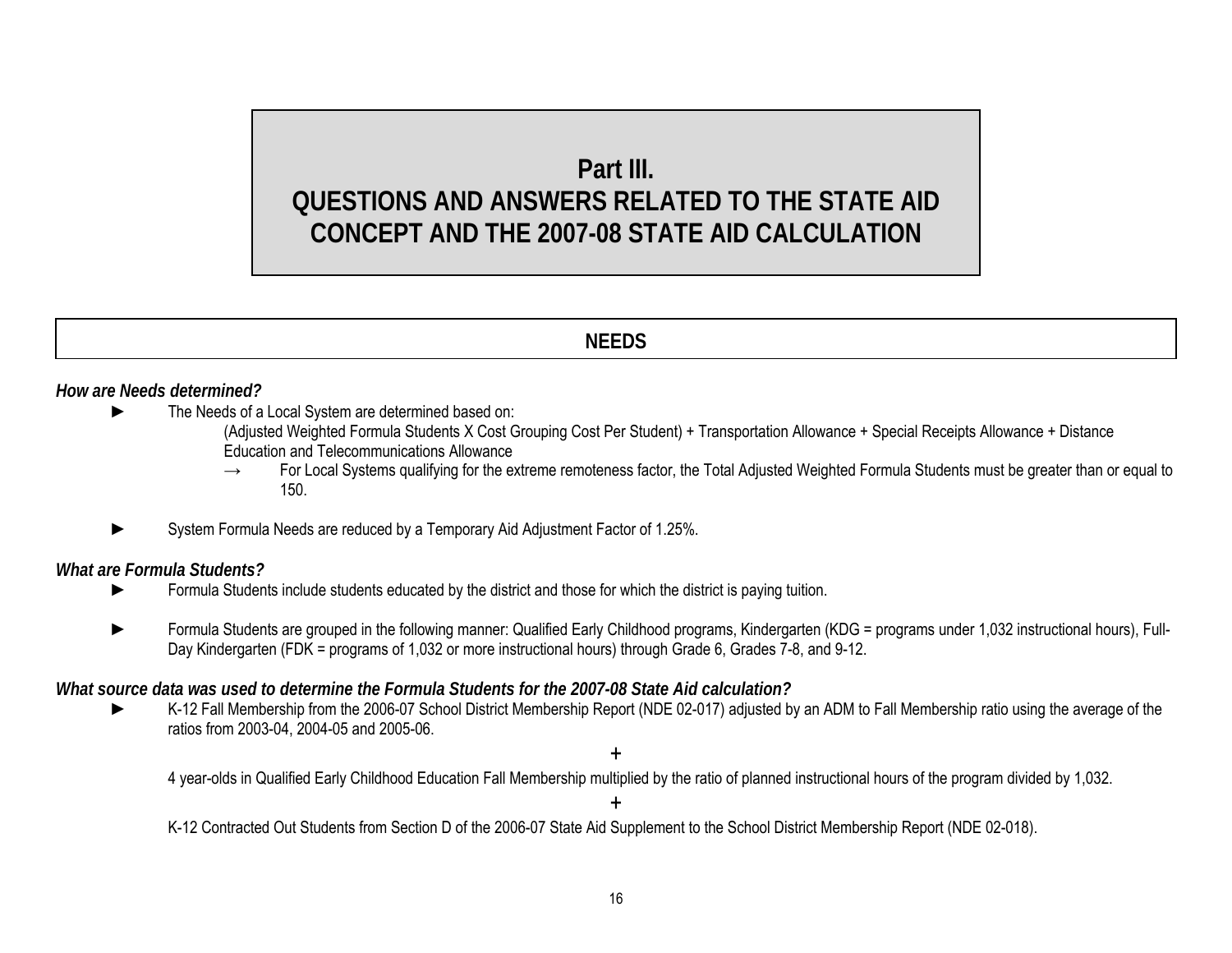## *What are Adjusted Weighted Formula Students?*

- Formula students are weighted by grade level factors.
- An adjustment is made to weighted formula students for the extreme remoteness factor equal to .125 times the formula students in the Local System for each Local System that has fewer than 200 formula students, more than 600 square miles in the Local System, fewer than .3 formula students per square mile in the Local System and more than 25 miles between the high school attendance center and the next closest high school attendance center on paved roads.
- Other adjustments made to weighted formula students:
	- $\rightarrow$  Indian Land Factor (.25 times ADA of Students who reside on Indian Land).
	- $\rightarrow$  Limited English Proficiency Factor (.25 times Formula Students with Limited English Proficiency).
	- $\rightarrow$  Poverty Factor (progressive percentages between .05 and .30; multiplied by qualified formula students equal to formula students qualified for free lunch/milk or children under 19 years of age living in a household with adjusted gross income (AGI) less than \$15,000, whichever is greater).

# *How is the Cost Grouping Cost Per Student determined?*

- Local Systems are divided into three cost groupings:
	- **Very Sparse**
	- Sparse
	- **Standard**
- The Total Estimated General Fund Operating Expenditures for each cost grouping is determined by multiplying the Total Adjusted General Fund Operating Expenditures by a cost growth factor reflecting increased expenditures.
- The Cost Grouping Cost Per Student is determined by dividing the Total Estimated General Fund Operating Expenditures by the Total Adjusted Weighted Formula Students for all Local Systems in the cost grouping.
	- $\rightarrow$  The adjustment for the extreme remoteness factor is not included in the calculation of the cost grouping cost per student, but is included in the calculation of Local System formula needs.
	- $\rightarrow$  Adjusted formula student attributed to early childhood education programs are not included in the calculation of the cost grouping cost per student, but are included in the calculation of Local System formula needs.

# *How is the Transportation Allowance determined?*

- ► The transportation allowance is the lesser of:
	- The actual transportation expenditures from the most recently available complete data year.
	- Regular route miles traveled multiplied by 400% of the mileage rate established by the Department of Administrative Services (DAS) as of January 1 of the most recently available complete data year (.445) plus in lieu of transportation.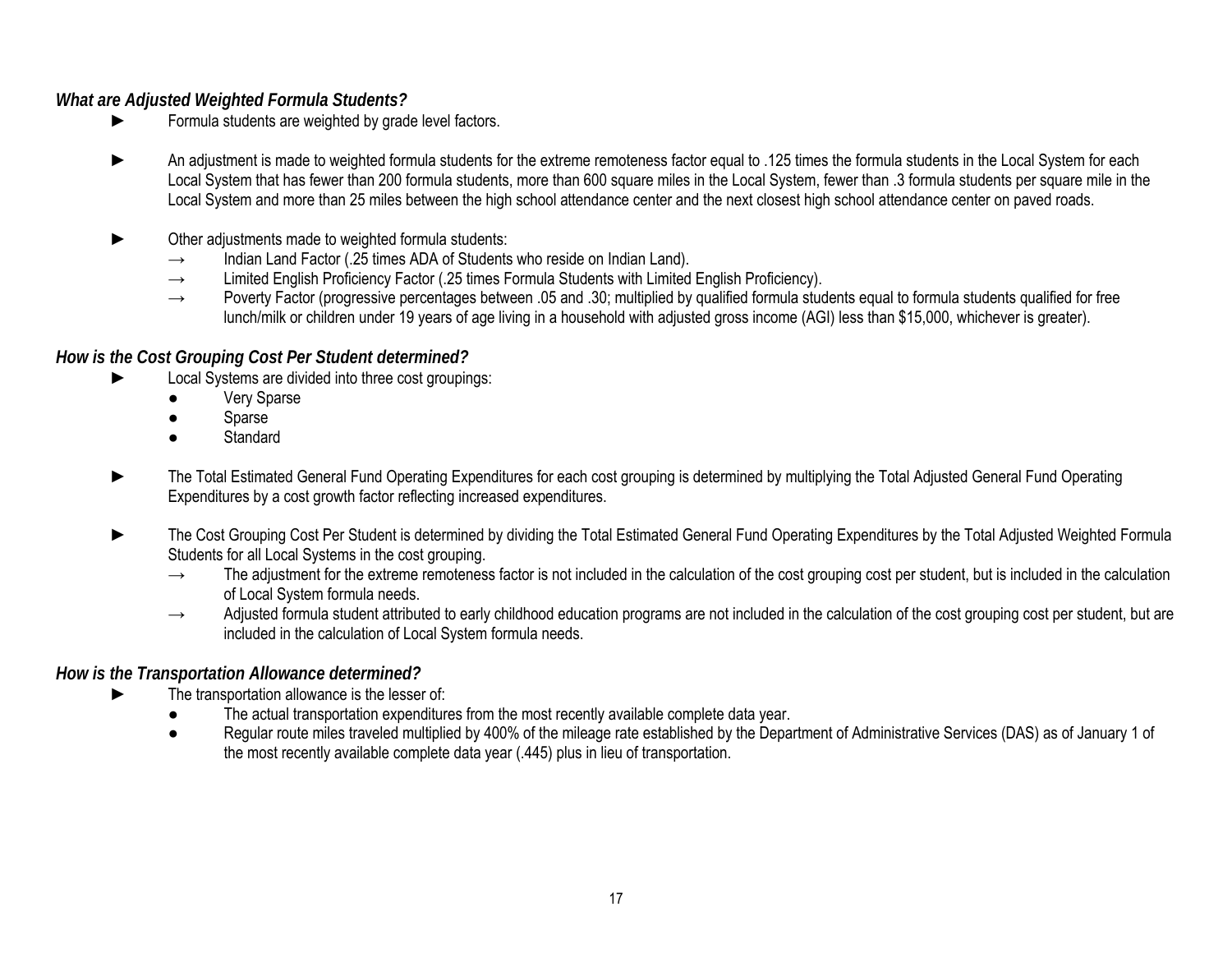#### *How is the Special Receipts Allowance determined?*

- Special Receipts are from the most recently available complete data year. Special Receipts Include:
	- State Receipts for School-Age Special Education
	- State Receipts for School-Age Special Education Transportation
	- Payments for Wards of the State/Wards of the Court
	- Receipts for Accelerated or Differentiated Curriculum Programs
	- Special Education Tuition Received from other Districts
	- Special Education Tuition Received from Individuals
	- Special Education Transportation Receipts from other Districts
	- Special Education Transportation Receipts from Individuals
	- Receipts from Medicare Catastrophic Coverage Act of 1988 to the extent the district would have received payment pursuant to the Special Education Act.

#### *How is the Distance Education and Telecommunications Allowance determined?*

- Distance Education and Telecommunications is equal to 85% the difference of:
	- Actual expenditures for distance education and telecommunications from the most recently available complete data year, minus
	- Receipts from the Universal Service Fee Fund (E-Rate) from the most recently available complete data year.

# **RESOURCES**

#### *How are Resources determined?*

► Resources = Yield from Local Effort Rate + Net Option Funding + Allocated Income Tax Funds + Other Actual Receipts + Minimum Levy Adjustment

#### *How is the Yield from Local Effort Rate determined?*

- ► Yield from Local Effort Rate = Adjusted Valuation divided by 100 X Local Effort Rate of \$0.95.
- ► The Local Effort Rate is determined by statute as part of the State Aid calculation process.
- ► The statewide Needs for all Local Systems as determined above can be funded from five sources:
	-
	- 1) Net Option Funding 19<br>
	2) Allocated Income Tax Funds 19 (5) Equalization Aid (provided the 2)
	-
	- 2) Allocated Income Tax Funds 5) Equalization Aid (provided through the calculation process)
	- 3) Other Actual Receipts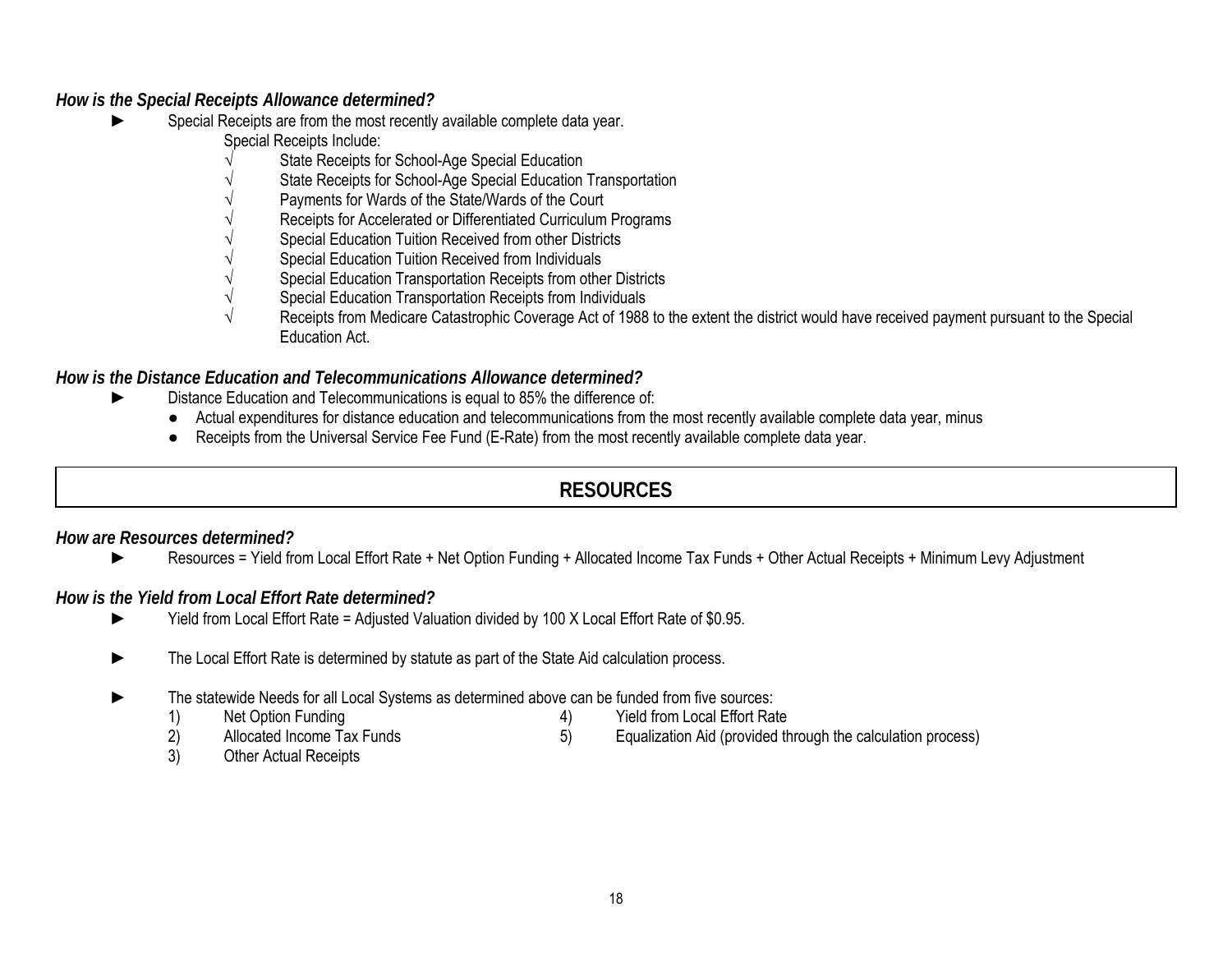#### *What source data was used to determine the Adjusted Valuation for the 2007-08 State Aid Calculation?*

- For 2006-07 State Aid, the adjusted valuation reflects 2006 levels. The Property Tax Administrator adjusts the values to assure that for State Aid purposes:
	- $\rightarrow$  real property other than agricultural land is at 100% of market value;
	- $\rightarrow$  agricultural land is at 75% of market value as provided by statute; and
	- $\rightarrow$  personal property other than motor vehicles is at net book value as defined by statute.
- The State Aid appropriation is the "balancing factor" in funding the statewide Needs. All of the Needs that are not funded by items 1 through 4 must be funded by the State Aid appropriation.
- As statewide Needs increase, unless the amount provided from items 1 through 4 increase, the State Aid appropriation must increase. Once the Adjusted Valuation is provided by the Property Tax Administrator, the Yield from Local Effort Rate is a known amount. The Local Effort Rate applied against the Adjusted Valuation, is the component which cannot vary to produce a Yield from Local Effort Rate amount.

# *How is the Net Option Funding determined?*

- ► For each district, the students opting out are subtracted from the students opting in at each grade level (KDG, FDK-6, 7-8, and 9-12). The positive net number of students are then multiplied by the weighting factor for the corresponding grade range; the result is then multiplied by the statewide average cost grouping cost per student.
	- $\rightarrow$  It is possible for the result at a given grade range to be negative since there may be more students opting out than opting in. However, the total for the district cannot be less than zero.
- Since option students are included in the ADM counts of students used to determine a Local System's Needs, the inclusion of the amount as a Resource prevents a Local System which generates Equalization Aid from receiving both Equalization Aid and Net Option Funding based on the impact the students have on Needs.
- ► The funding for Net Option reduces the total amount available for distribution as Allocated Income Tax Funds (discussed below).
- Net Option Funding is equal to each Local System's:
	- <sup>→</sup> (Weighted Net Enrollment Option Students X Statewide Average Cost Group Cost) Temporary Aid Adjustment Factor
	- $\rightarrow$  Except that a Local System's Net Option Funding cannot be less than zero.

#### *What source data was used to determine Net Option Funding?*

The 2006-07 net enrollment option students, as reported to the Department of Education on the 2006-07 State Aid Supplement to the School District Membership Report, was used to determine the net number of students.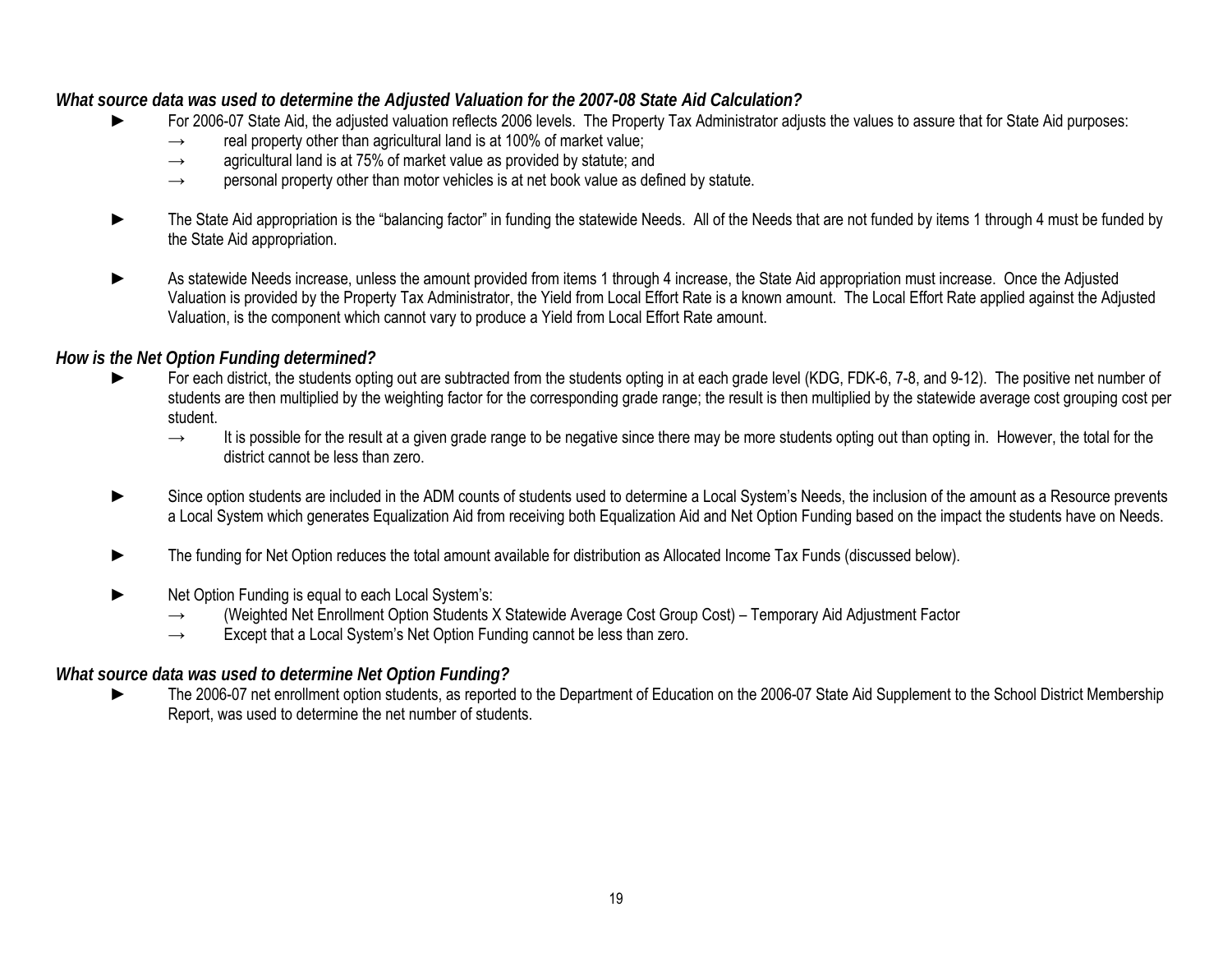#### *How are the Allocated Income Tax Funds determined?*

- The Allocated Income Tax Funds provide a mechanism through which the income tax base of the local system is included in the Resources of the Local System. Therefore, the distribution of Equalization Aid responds to the income tax base as well as the potential property tax base of the Local System.
- ► A varying percentage of the Nebraska income tax liability of residents of the Local System is provided to the Local System as Allocated Income Tax Funds. The income tax liability information is provided by the Department of Revenue based on data submitted on Nebraska income tax forms. (The Nebraska Income Tax Form requests each filer to indicate the high school district in which they reside.) The percentage is based on the 1992-93 appropriation to the School District Income Tax Fund, net option funding, and the statewide income tax liability of resident individuals.
- ► The 2007-08 State Aid calculation incorporates Allocated Income Tax Funds based on the 2005 Income Tax year.
- Allocated Income Tax is equal to each Local System's:
	- $\rightarrow$  Preliminary Allocated Income Tax (Temporary Aid Adjustment Factor Net Option Funding)
	- $\rightarrow$  Except that a Local System's Allocated Income Tax Funds cannot be less than zero. NOTE: If a Local System has Net Option Funding greater than the Temporary Aid Adjustment Factor, Allocated Income Tax Funds are not further reduced by this calculation.

# *What are Other Actual Receipts?*

► Other Actual Receipts are calculated using information reported on the Annual Financial Report for the most recently available complete data year.

# *How are Other Actual Receipts determined?*

Other Actual Receipts are taken primarily from the Annual Financial Report submitted by the each district. Receipt information related to the Medicare Catastrophic Coverage Act of 1988 and Impact Aid, if applicable, are taken from other source documents on file with the Department of Education. Other Actual Receipts include various local, state, and noncategorical federal receipts.

# *What is Equalization Aid?*

- The amount that the total formula needs exceed total formula resources:
	- $\rightarrow$  A Local System will not receive State Aid that is less than 83.75% of the amount of Aid certified in the preceding school fiscal year, less the amount that the maximum levy could generate off of any increase in adjusted valuation.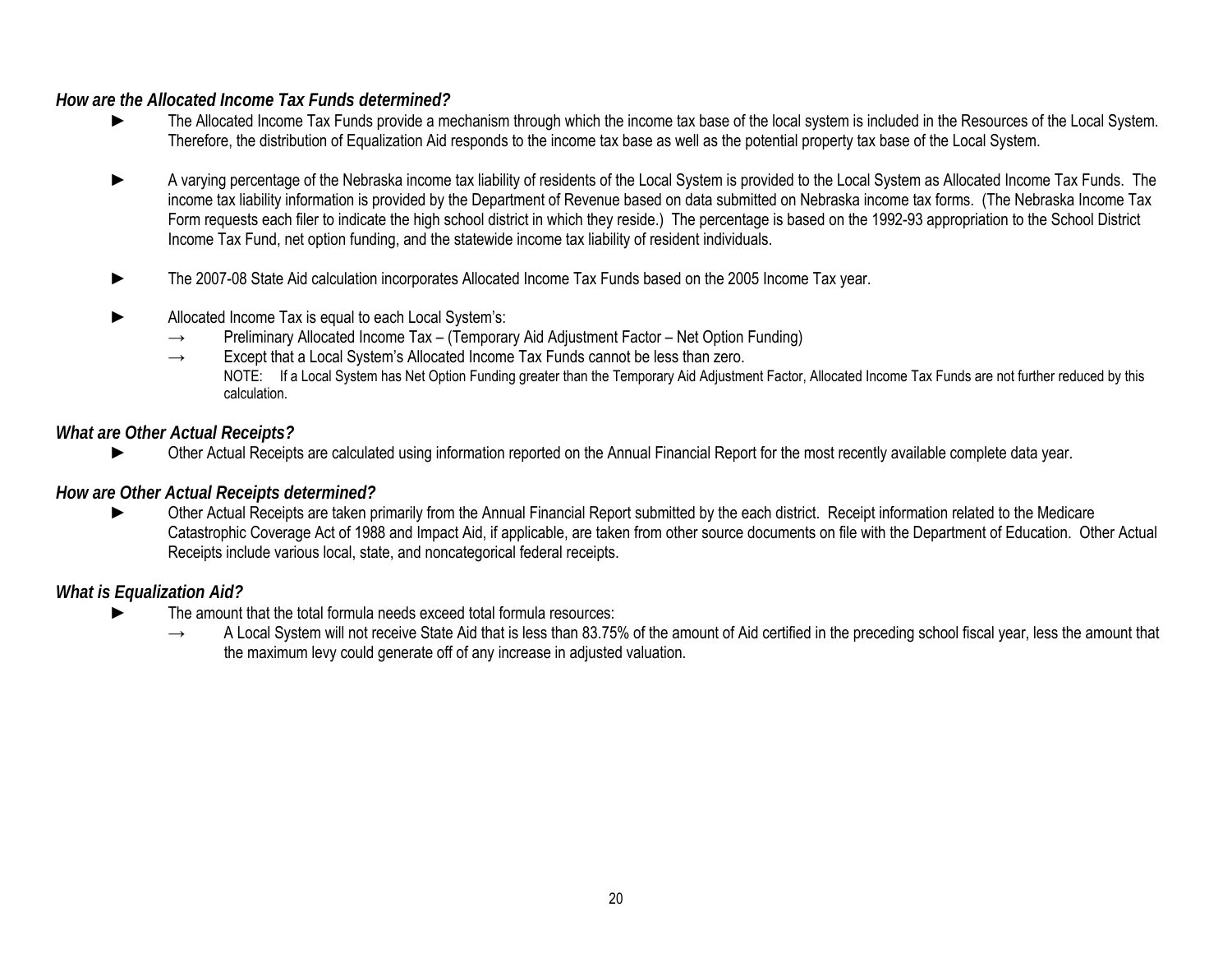# **ADDITIONAL COMPONENTS OF STATE AID**

#### *What is the "Lop Off" Adjustment?*

- The amount of revenue from State Aid, receipts from other school districts related to annexation, and potential property taxes calculated based on adjusted valuation divided by 100 and a levy of \$0.95 is limited to:
	- $\rightarrow$  State Aid plus property tax receipts calculated by applying the actual general fund levy to the assessed valuation divided by 100 for the preceding year multiplied by:
		- $\sqrt{ }$  one percent for the optional growth rate; plus
		- $\sqrt{\ }$  the applicable allowable growth rate
			- the percentage growth in formula students (not less than 0);
	- $\rightarrow$  Plus unused budget authority;
	- $\rightarrow$  Plus any decreases in other actual receipts (not less than 0);
	- $\rightarrow$  Plus the absolute value of any negative prior year adjustment.

## *What is the Small School Stabilization Adjustment?*

- Local Systems with 900 or less formula students, adjusted general fund operating expenditures per formula student less than the average for all Local Systems with 900 or less formula students, and losses greater than 11.25% based on State Aid and property tax receipts, qualify for the Small School Stabilization Adjustment.
- Aid is distributed proportionately to qualifying systems based on the dollar amount each Local System's calculated State Aid plus the product of a levy of \$1.05 multiplied by the assessed valuation divided by 100 is below 88.75% of State Aid plus property tax receipts received by the Local System during the preceding year.
- ►Funding through this mechanism is limited to raising Local Systems to the 88.75% level.

# *What is the Minimum Levy Adjustment?*

- ► Any Local System that has a general fund common levy that is less than 90% of the maximum levy:
	- $\rightarrow$  The adjustment is calculated by subtracting the system levy from \$0.945, and multiplying the result by the adjusted valuation divided by 100.
	- <sup>→</sup> The Minimum Levy Adjustment is added to the formula resources for the determination of equalization aid. For non-equalized Local Systems, if the Minimum Levy Adjustment is greater than or equal to the allocated income tax funds, the System does not receive allocated income tax funds.